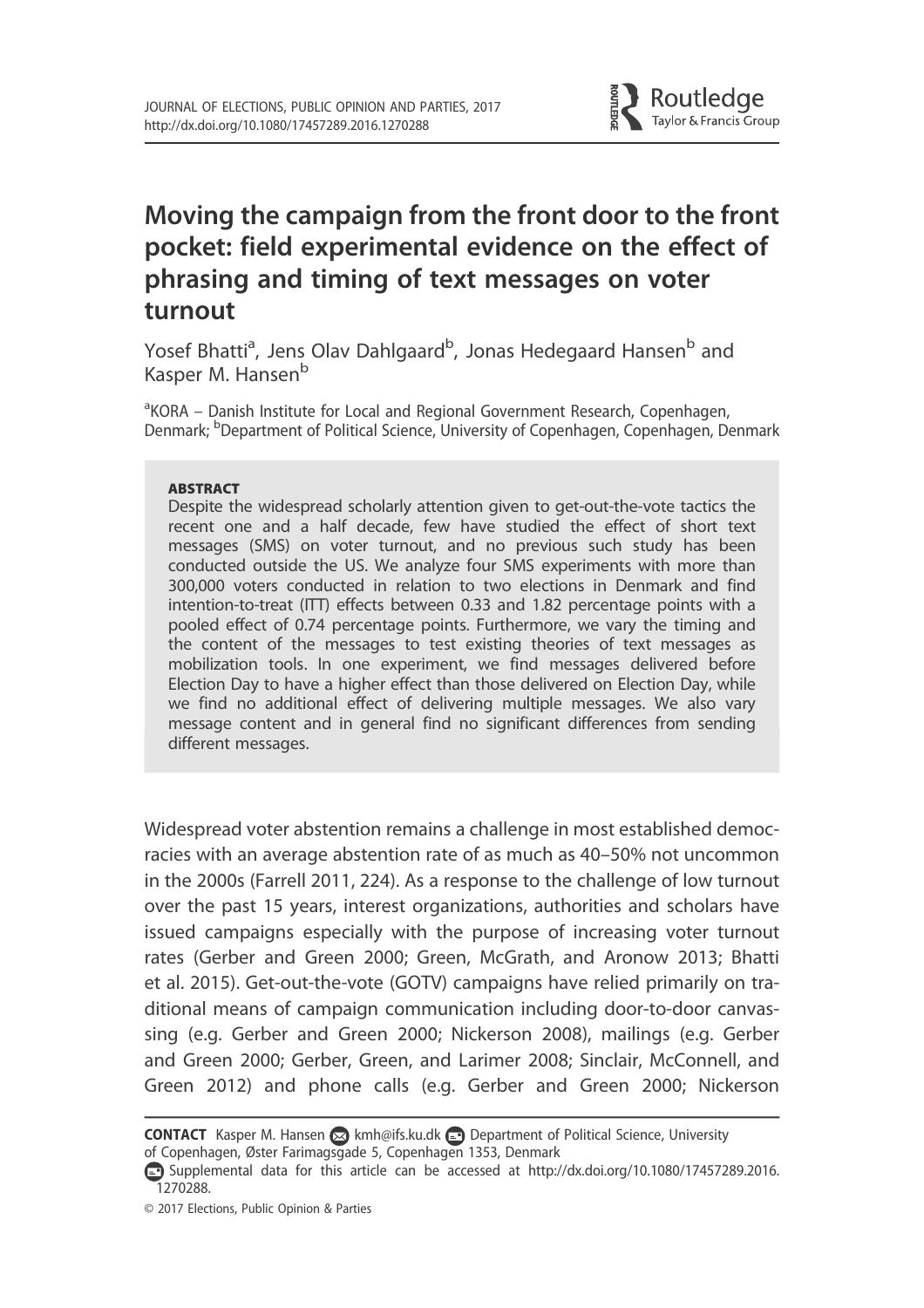#### 2  $\left(\rightarrow\right)$  Y. BHATTI ET AL.

2007a). With increasing internet and cell phone coverage (Pew Research Center 2015), voters increasingly use other platforms and the political campaigns have traveled with them (Farrell 2012, 37). Researchers have started to explore the mobilizing potential of campaigns via social media and emails (Nickerson 2007b; Bond et al. 2012; Malhotra, Michelson, and Valenzuela 2012), and short text messages (SMS) delivered to cell phones (Dale and Strauss 2009; Malhotra et al. 2011). However, the literature on these new campaign forms is still scarce, and we thus know little about the usefulness of text messaging in mobilizing voters (Green, McGrath, and Aronow 2013).

To expand the cumulative knowledge of new campaign forms where campaigns move from the voter's mailbox and front door to her inbox and front pocket, we present evidence from four randomized field experiments issuing different text messages to varying sub-populations of voters. Text messages sent directly to the voters' cell phones have several advantages. From a theoretical viewpoint they are noticeable reminders in the sense that voters are used to paying attention to messages they receive to their cell phones, whereas leaflets, mailing or phone calls might be more likely to be discounted or ignored (Dale and Strauss 2009). Second, they hold potential as a low cost mean of communicating directly to the voters. Third, and related, they do not contain the same risk of wasting resources trying to contact voters as phone calls or door-to-door canvassing do.

Studies using text messages have demonstrated remarkable effects, especially considering their low costs and impersonal nature (Dale and Strauss 2009; Malhotra et al. 2011). In a comprehensive meta-analysis Green, McGrath, and Aronow (2013) point to the apparent effectiveness of text messages as an intriguing anomaly when compared to other means of communication (Green, McGrath, and Aronow 2013, 34). In the same metaanalysis the authors identify one of the frontiers of research on voter mobilization to expand and replicate the overwhelmingly American research field in different settings (Green, McGrath, and Aronow 2013, 38). The studies presented here vastly expand the available knowledge on GOTV-text messages and expands the findings regarding GOTV campaign effects more generally from American settings. The four large experiments in our study conducted in two different elections on varying sub-populations of Danish voters, to the best of our knowledge, make our study the first to investigate the mobilizing effect of text messages on voters outside the US. In addition, we contribute by increasing the precision of the estimates of the effectiveness of text messages in general, which is currently only based on two studies (Dale and Strauss 2009; Malhotra et al. 2011).

Furthermore, we investigate two factors that might condition the impact of text messages. First, we look at the importance of timing. At the one hand, some argue that a noticeable reminder such as a text message must be sent close to the election (Dale and Strauss 2009, 792). Another view is that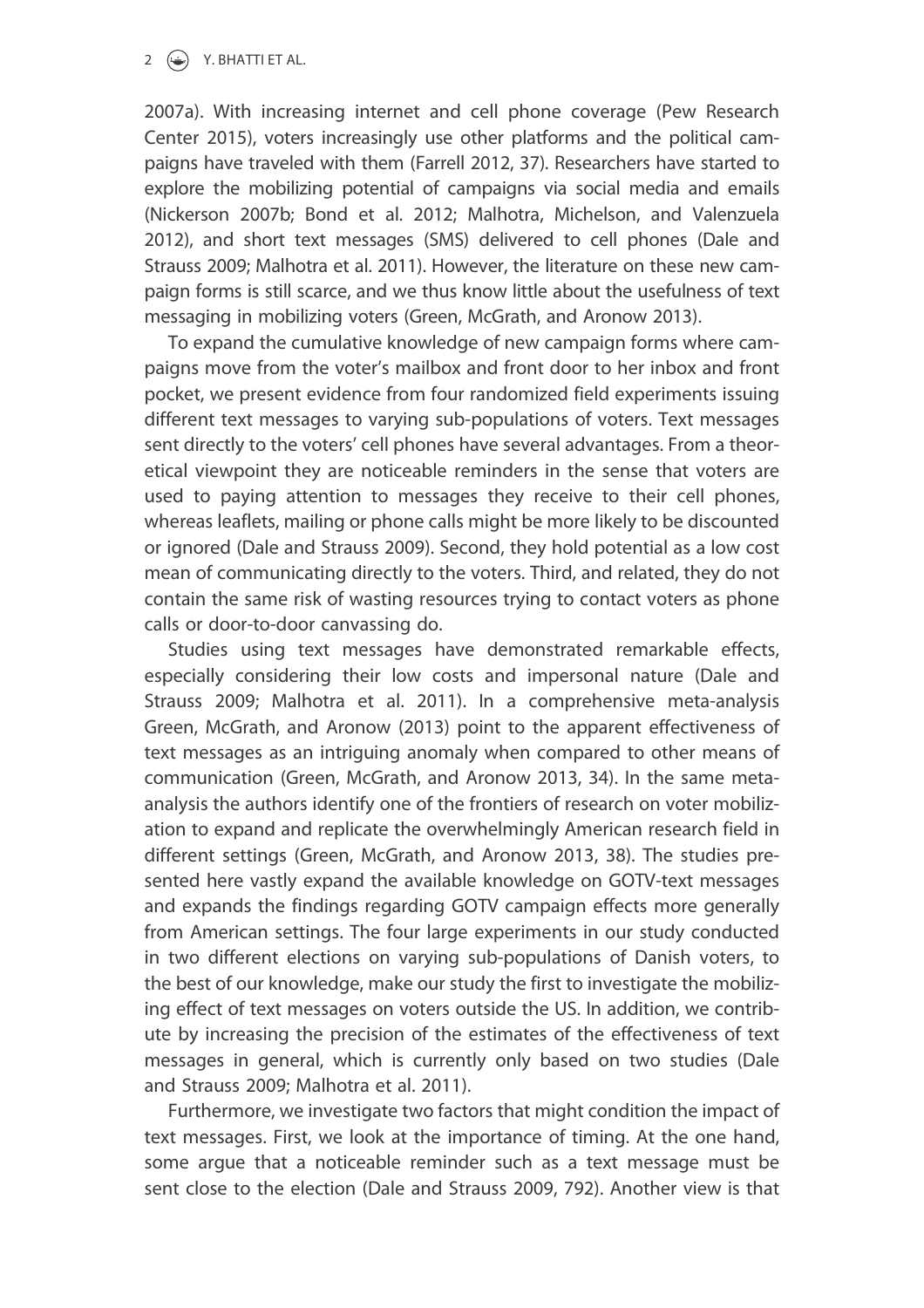information acquired early in a campaign could affect how later information is processed (primacy), which could also allow voters to plan their action on Election Day well in advance (Panagopoulos 2011; Murray and Matland 2014). We pit these two perspectives against each other, planned action versus a reminder, and provide an empirical test of timing using text messages.

Second, we vary message content by manipulating message wording and content. A large body of research has focused on this, especially by varying the content of mailings (Gerber, Green, and Larimer 2008; Bhatti et al. 2014; Panagopoulos 2014, 2016). Past research have found no variation in effects from different messages (Dale and Strauss 2009). We test the robustness of this finding with two new experiments manipulating the content of the message. We also vary message content by randomly varying if voters receive a text with or without a link to a voting advice application (VAA). VAAs have won increasing usage in many European countries including Denmark. By randomly assigning a link to the VAA, we can compare recipients of the link to voters who only receive the message without the link and isolate the effect of access to the VAA.

### Theoretical departure: text messages as noticeable reminders

In the first study issuing text messages to mobilize voters, Dale and Strauss (2009) suggested that text messages might serve as noticeable reminders. The Noticeable Reminder theory (NRT) posits that voters do not need to be persuaded to vote as much as they need to be reminded about their innate intention to vote in due time to make plans to go to the polling station on Election Day or vote early. Dale and Strauss (2009, 790) argue in line with most literature in political psychology that voters have limited capabilities for information processing (Zaller 1992; Lupia and McCubbins 1998; Lodge and Taber 2013). Hence, during a campaign they automatically and likely subconsciously filter out bulks of information and campaign communications. For a communication to have any effect whatsoever it must therefore pass some threshold of attention. Dale and Strauss suggest that text messages are more likely to surpass this threshold, since voters in general pay attention to their phones and messages are difficult to ignore due to the nature of the display. Dale and Strauss find support for their theory with text messages leading to a three percentage point increase (intention-to-treat (ITT) effect) in turnout among registered voters.

Dale and Strauss contrasts NRT with Social Occasion theory (SOT). According to SOT, personal communication works because it establishes a social connection between the campaign and the citizen and makes the citizen feel more wanted at the polling stations (Dale and Strauss 2009, 788). As text messages are impersonal, they further argue that NRT is in contrast with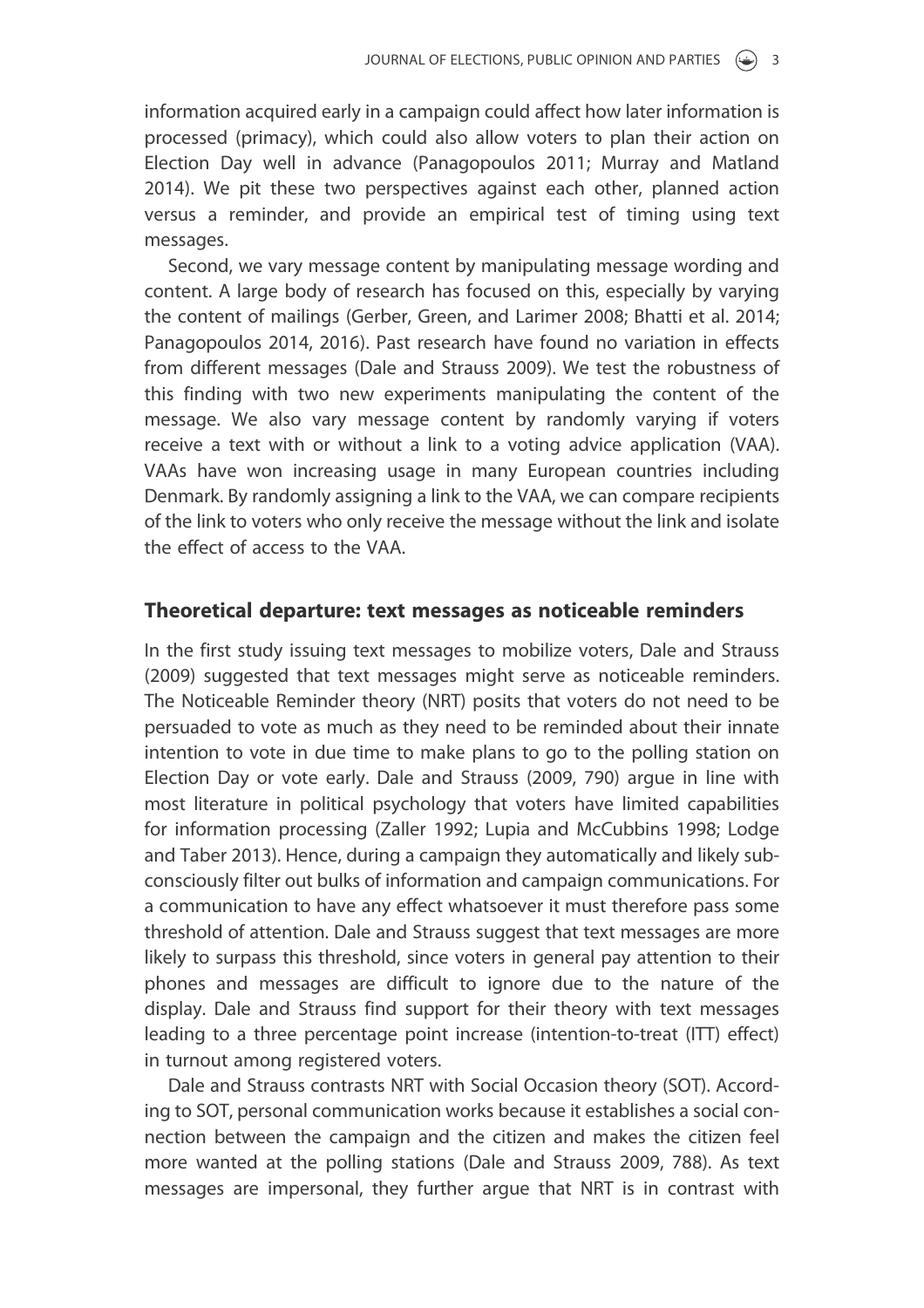#### $4 \quad \Leftrightarrow$  Y. BHATTI ET AL.

SOT. There is both a theoretical and empirical caveat with arguing that text messages per se are an impersonal campaign form. Theoretically, if the text message initiates a discussion between the receiver and her friends, family or colleagues, it can be argued that the presumably non-social campaign communication creates a social occasion. An example of this could be if a campaign targets young voters and send a message to several of them while they are at their campus. Empirically, an important caveat to Dale and Strauss' findings is that both of their experiments are conducted on a sample of citizens who have registered with an organization, either in person or online, and at that time accepted future communications from the organization. Thus, we might wonder whether there have already been established a social connection through personal contact at the time of registering with the organization.

In another study using text messages, Malhotra et al. (2011) underlines this empirical limitation and expand on NRT in two important ways. First, they replicate the findings, which is a valuable contribution to the cumulative science. Second, they apply "cold" messages, which are text messages issued by an organization that voters did not opt into. This is in contrast to Dale and Strauss who apply "warm" text messages. Overall, the article documents that text messages are efficient though the ITT effects on 0.8–0.9 percentage points are smaller than the three percentage points reported by Dale and Strauss. By showing that text messages even work in a situation without prior contact between the citizen and the campaign, NRT gets a stronger empirical foundation.

In the years that have passed since Dale and Strauss outlined NRT, with the success of smartphones, cell phones have only become a more integrated part of most voters' life. Furthermore, in most countries, political campaigns rarely send text messages to individuals who have not signed up for receiving such messages, so voters should not automatically discount political information they receive on their phone. Contrary, it should be something voters notice. In the experiments presented here, we therefore expect the general terms of NRT to hold and text messages to effectively mobilize voters.

However, there are important reasons to expect the effects to be smaller than what Dale and Strauss find. First of all, like Malhotra et al. (2011) we use cold text messages. Second, and importantly, previous studies target only voters who had previously demonstrated an interest in voting by registering to do so. Using an approach inspired by the classic calculus of voting (Riker and Ordeshook 1968), Dale and Strauss argue, that since registering to vote is instrumental for voting, choosing to register should signal that one's perceived gain of voting outweighs the cost, including the cost to register (Erikson 1981; Nickerson 2015). Therefore noticeable reminders should be particularly effective for this group. With the few studies implemented so far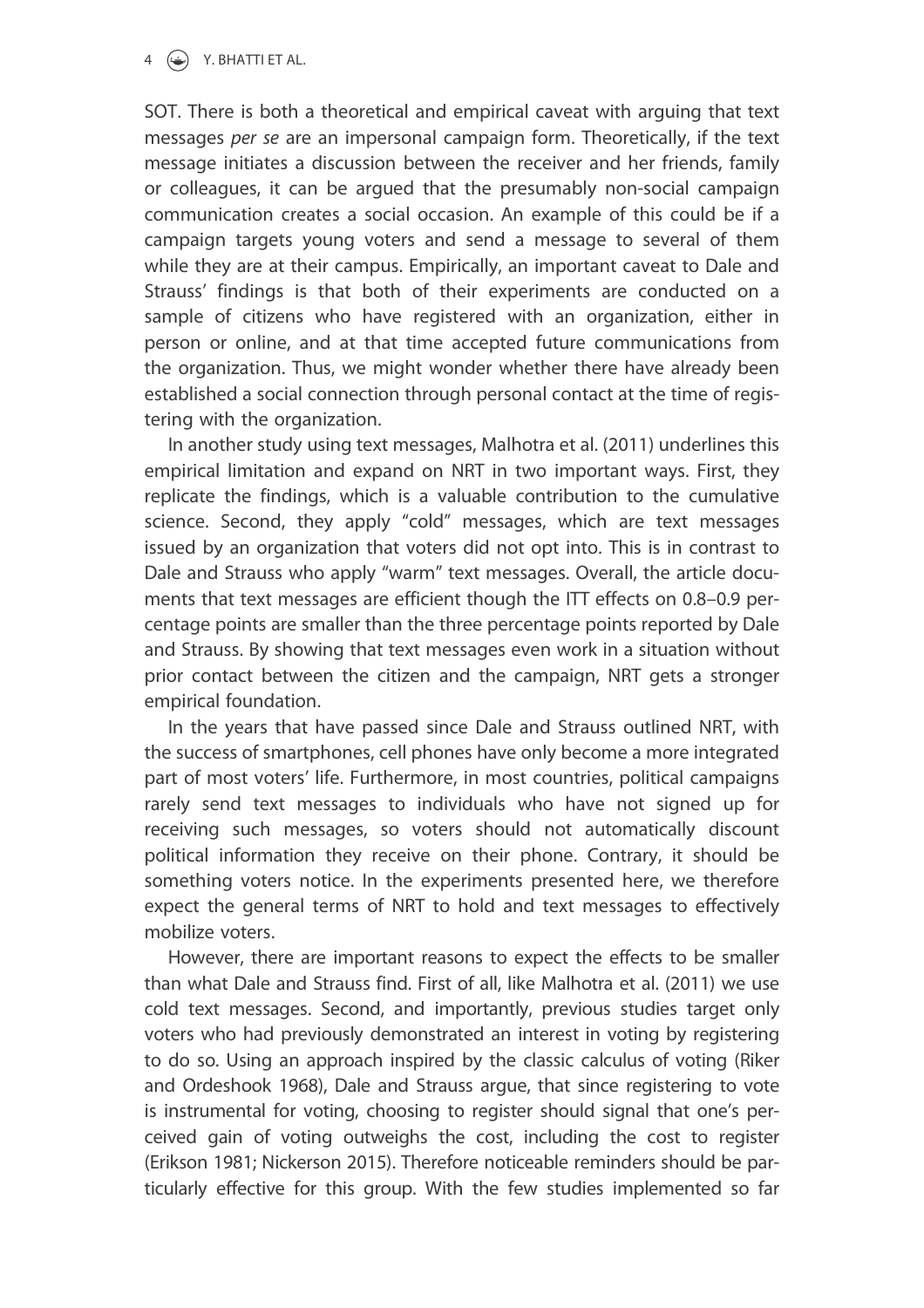carried out in the US without compulsory or automatic registration, it leaves open the question how effective text messages are when they target voters who are either compelled to register or registered automatically. Compulsory or automatic registration is the norm in most other Western democracies (Pintor and Gratschew 2002). It seems likely that institutional arrangements might dampen the effect if they cause the potential voters to consist of all eligible voters and not just those who have already indicated their interest in voting. With this limitation of the existing literature it is more necessary than usual to expand the established findings and replicate them under different institutional arrangements. In all, we still expect text messages to mobilize voters but to a smaller extent than Dale and Strauss find.

# What conditions the effect of text messages?

### Timing

In their article, Dale and Strauss assume that the timing of the message is "crucial" in the NRT framework, as "the reminders must be close to the election to be relevant" (2009, 792). This goes along the line of their argument that voters need the reminder in order to plan for voting. If the reminder is sent too soon voters are likely to forget it before Election Day approaches. If it comes too late, they will not have time to change their plans. Even though they present this as a central argument for the theory, they do not vary the timing of the messages in their experiments and no study of text messages until now have tested the relevance of timing. To make up for this empirical deficit, we randomly vary when voters receive text messages to isolate the effect of timing.

Looking at the broader GOTV-literature, there are a few studies that have investigated potential timing effects. Most notably Panagopoulos (2011) puts forward a hypothesis of prevalence of recency against one of primacy. In a somewhat low-powered study, he does not find clear-cut patterns when varying the timing of a phone effort over the weeks prior to the election. His results do, however, point to encouragements administered in the week before the election as most efficient, though the differences to the effects in other time periods fall short of conventional levels of statistical significance. In the same vein, Nickerson (2007a) only finds robust effects when voters are also encouraged to vote in the week before the election. Finally, a recent paper from Murray and Matland (2014) tests the effect of a direct mailer sent either eight days or four days before the election in two US states. They find support for the recency effect in one state (Wisconsin), while the timing does not matter significantly in another state (Texas). Their results mostly points in the direction of a recency effect, but they also highlight that the results are quite fragile to contextual variation and stress the need for further experimentation.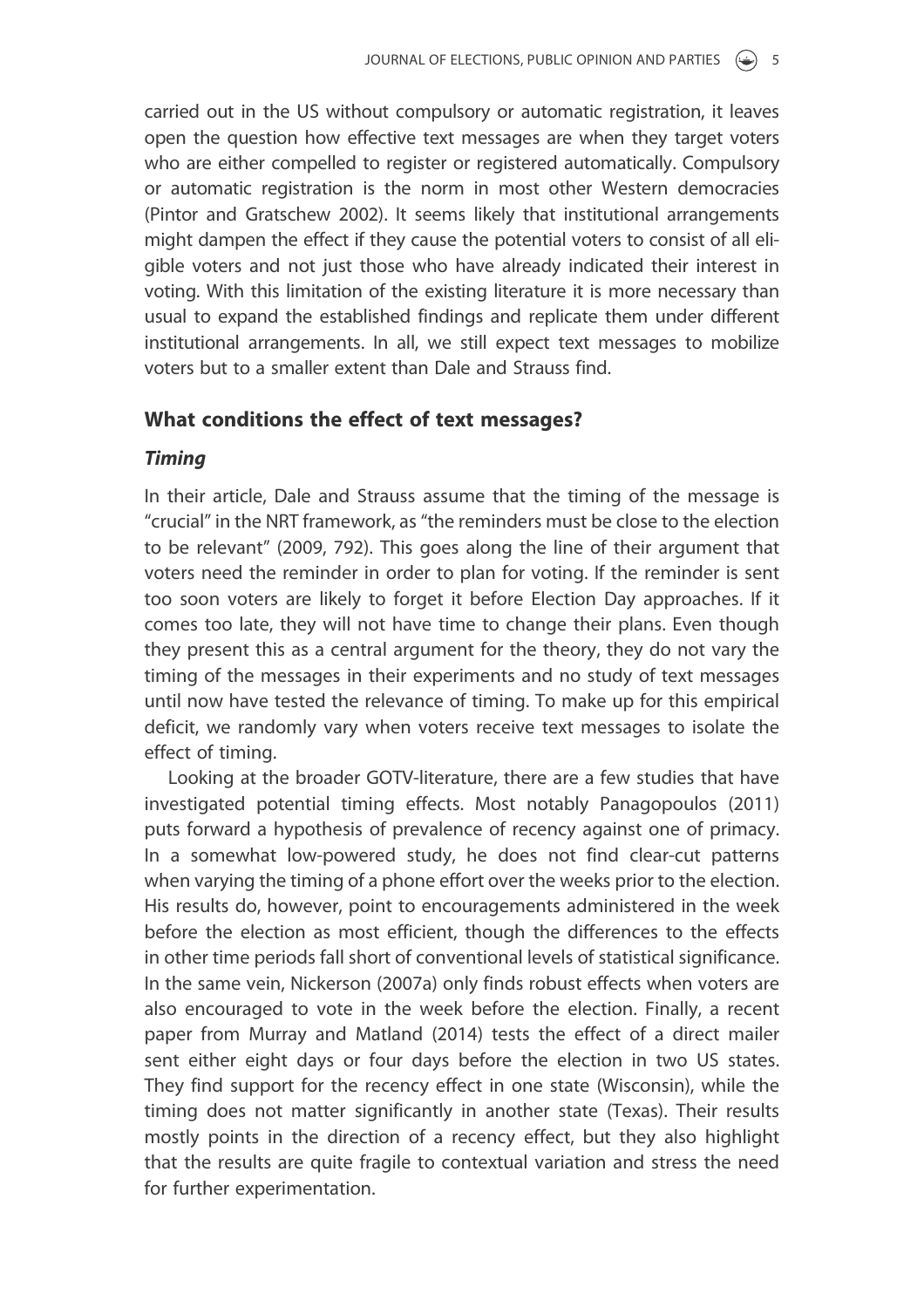$6 \quad (*)$  Y. BHATTI ET AL.

Since most empirical and theoretical work point to encouragements late in the campaign as most efficient, we focused on delivering the treatments in the week running up to the election. Within this relatively narrow timeframe we did not have strong theoretical priors for one certain timing over the other. Thus, we vary the timing in one of the experiments by sending out messages on a daily basis in the week running up to the election as well as on Election Day. We followed up on the findings in the next election, where we sent out texts at a daily basis on the three days running up to the election as well as on Election Day. Following the prediction made from NRT, we would expect the effect to fade within a few days prior to the election. On the other hand, if the reminder facilitates planned action, we might expect it to be more efficient some days prior to the election, where voters have time to change their plans.

On top of the recency–primacy debate, we might consider the potential of repeating the message. One line of reasoning is that the loudest message will have the largest influence (Zaller 1992). Repetition is one way of being loud, as citizens' attention gets drawn towards one's message. Thus, delivering the message early might increase the availability and repeating it might make it easier accessible on Election Day (Higgins 1996). However, survey experimental evidence suggests that repetition in itself does not convert to strong influence (Chong and Druckman 2007). Existing evidence on the effect of repeated messages is scarce though some studies suggest that the marginal effect of a second or a third message may exist (Gerber and Green 2000, 660; Michelson, Bedolla, and McConnell 2009). To investigate further, we sent a random subsample two messages in one of the experiments.

### Message content

Researchers have devoted much attention to varying content in GOTV campaigns (Gerber and Green 2000; Green, McGrath, and Aronow 2013). Dale and Strauss (2009) argue that treatment content should not matter for the NRT and investigates this idea by varying both message and whether or not they provide information about a hotline. Along these lines we vary the message content in two of our experiments and randomly provide a link to a VAA in one of them. There are several ways the inclusion of the VAA-link could increase turnout.

Gemenis and Rosema (2014) formalize three potential mechanisms for how VAAs could increase voter turnout. (1) VAAs provide easy access to information, thus reducing the cost from information-seeking. (2) The information provided through VAAs may increase the perceived benefit by helping clarify differences between alternatives and perhaps enhancing preexisting preferences. (3) VAAs may cause voters to think about politics and discuss politics in general, which could lead to an increase in the sense of civic duty.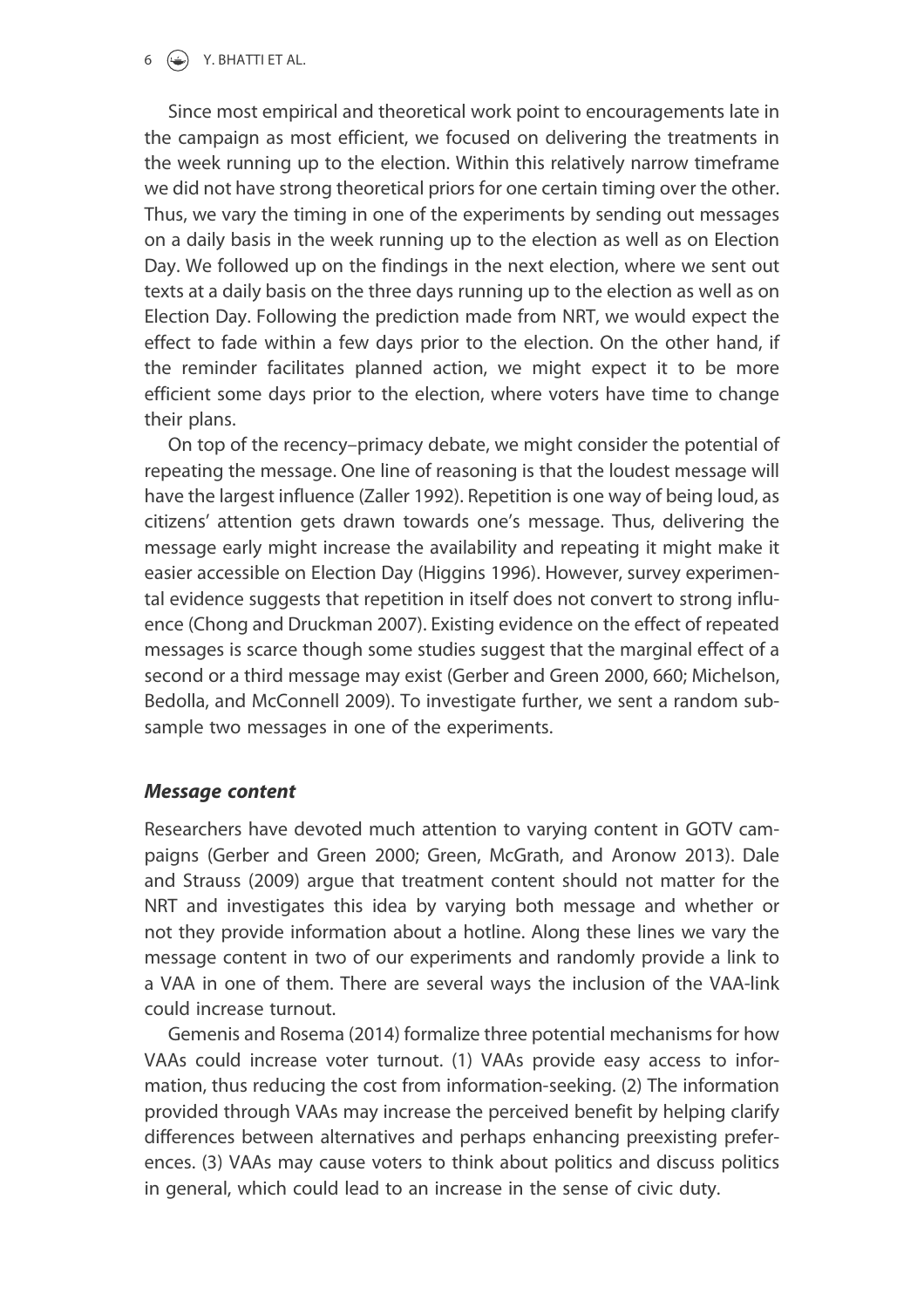We also test in one experiment if it is less effective to emphasize the conflict element in the election compared to highlighting the civic duty. While we expect both treatments will have a positive effect on turnout, we also note that some research indicate that civic duty plays a particular important role in the calculus of voting (Blais, Young, and Lapp 2000; Gerber, Green, and Larimer 2008). Therefore, we have a weak theoretical prior that text messages emphasizing civic duty will prove more efficient.

In a second experiment, we vary the tone of a civic duty message. Previous research shows that applying social pressure multiplies the effect of a more traditional civic duty message (Gerber, Green, and Larimer 2008). Along those lines we tried to frame the civic duty message in either a relatively traditional, positive and prosocial tone (see e.g. Gerber and Rogers 2009 for a similar approach) or a somewhat informal and negative tone. We expect the informal message to apply a form of negative social pressure that is more efficient in mobilizing voters than the traditional message.

### Data and context

We fielded four experiments in Denmark, with three experiments conducted in relation to the municipal elections on 19 November 2013 and one experiment in relation to the European Parliament election on 25 May 2014. Voters are automatically registered to vote in both elections and receive a polling card by mail approximately 10 days before Election Day.

While national elections take up most interest in Denmark, municipal elections also draw much attention, and campaigns are highly visible on the streets and in the media. The elections are considered as important and enjoy relatively high participation with 71.9% voting in the 2013-elections. The European Parliament elections generate less interest and 56.3% turned out to vote in the 2014-election. Early voting is available in both elections, but is not used by many in Denmark. 5.3% used early voting in the 2013-elections and 5.8% voted early in 2014.

The turnout data stem from the voter lists (see Elklit et al. 2000 for a similar study), which include a code for each citizen indicating whether they voted or not. In the 2013-elections we have access to validated turnout for 4.36 million voters or 98.93% of the eligible citizens. In the 2014 European Parliament Elections we have access to 2.4 million voters. The citizens absent in the 2014 election had voted at polling stations using manual lists for registering turnout, which needed to be digitalized manually. We had resources to lift this burden in the 2013-elections, but not in the 2014-election. While it would have been desirable to have data for all voters in both elections, the absence of some voters does not cause serious concern regarding the field experimental evidence presented in this article as we just restrict the experiment to polling stations with digital lists.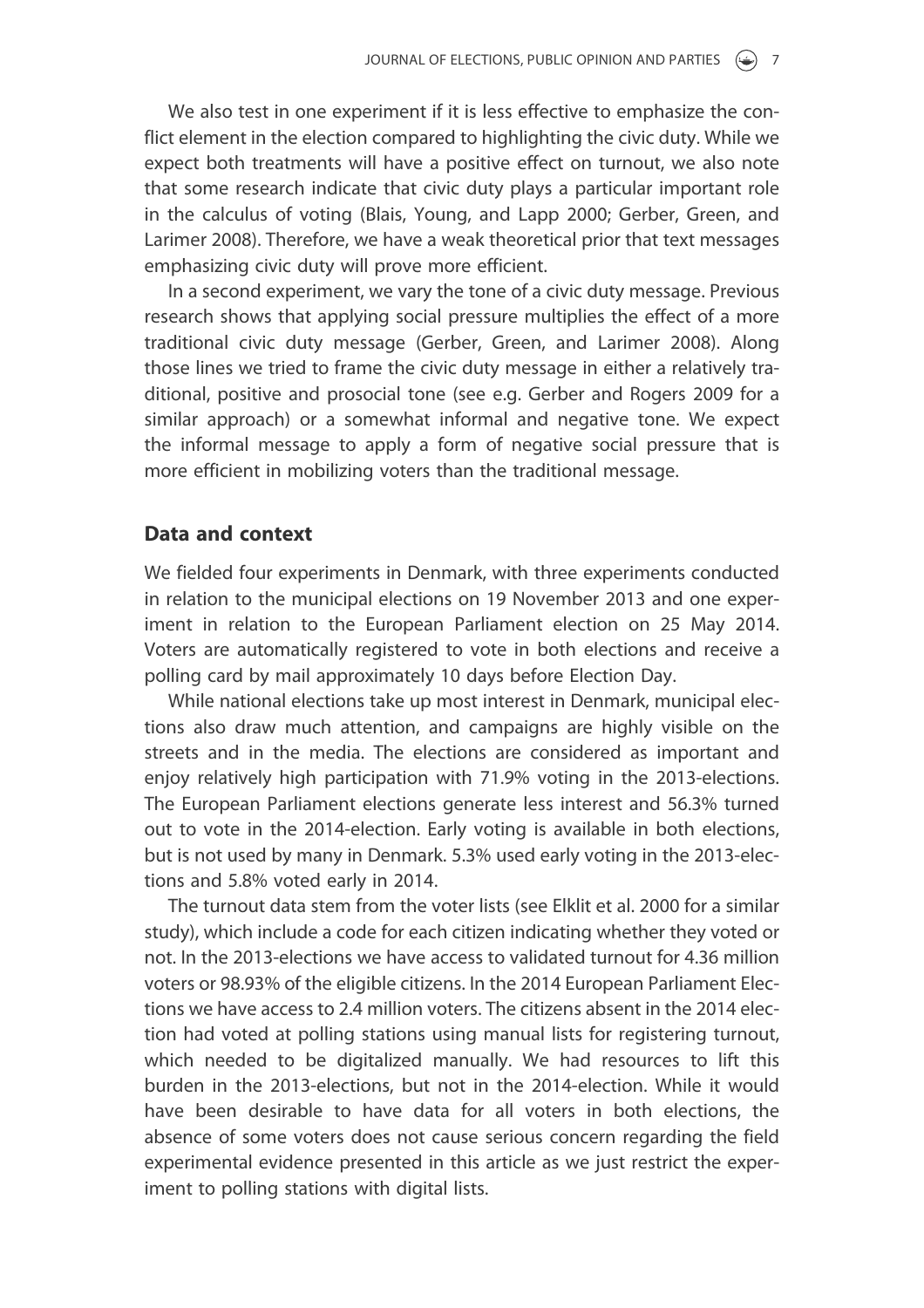$8 \quad (*)$  Y. BHATTI ET AL.

The voter files were merged in anonymous form with detailed and accurate socio-demographic register data from Statistics Denmark containing a long list of individual level, pretreatment information such as sex, age, education, ethnicity and much more. The data are useful in checking the balances across experimental groups with high validity (see the supporting information, Tables A2–A5), but are not used otherwise in the analysis.

The final information needed for the experiments were phone numbers to deliver the text messages to. All the experiments use cold text messages, meaning that the receivers did not opt-in to get text messages from the sender beforehand. Consequentially, there was no organization from which we could get phone numbers and information on the receivers to use in the experiment.

We went through three steps to go from a list of names to being ready to deliver the treatments. First, we obtained a list from the public registers containing the names and addresses of the individuals we were interested in contacting. Second, we hired a well-respected market research company (Epinion A/S) to search publically available, online resources (e.g. online phone books) for cell phone numbers. The numbers that could be connected with the given individual with high certainty were collected. Across the experiments the enrichment rate was between 34% and 49%.<sup>1</sup> Third, we randomized the individuals in each of the experiments into control and treatment groups based on the list of individuals that was enriched with a phone number (cf. Table 1). While the sample for the study is not a random draw of the eligible voters, the fact that we randomize after the enrichment process ensures that the control and treatment group are alike except from whether they received a text message or not. In the supporting information, we show descriptive statistics for the groups in each study. The treatment status of each individual was merged onto the public registers together with the validated turnout data. $2$ 

# Experimental design

The four experiments share a number of common features. The text messages were sent on behalf of well-known and trustworthy organizations though it was typically the name of their election campaign that appeared in the receiver's inbox. We administered all the experiments and performed the randomizations while Epinion A/S was in charge of distributing the text messages under our supervision. We included the name of the recipient in

<sup>&</sup>lt;sup>1</sup>In comparison, the enrichment rates in Malhotra et al.'s (2011) two experiments are 5% (experiment 1) and 10% (experiment 2) (own calculations – number of citizens sample with valid cell phone number/ registered voters). Dale and Strauss (2009) rely on opt-ins, which, if we consider all voters in some given area as potential subjects, probably implies an even lower enrichment rate.

<sup>&</sup>lt;sup>2</sup>The data for this study is stored on servers at Statistics Denmark. Due to security and privacy implications the data cannot be made available on the Internet. Researchers interested in replicating the findings are welcome to visit and work under supervision.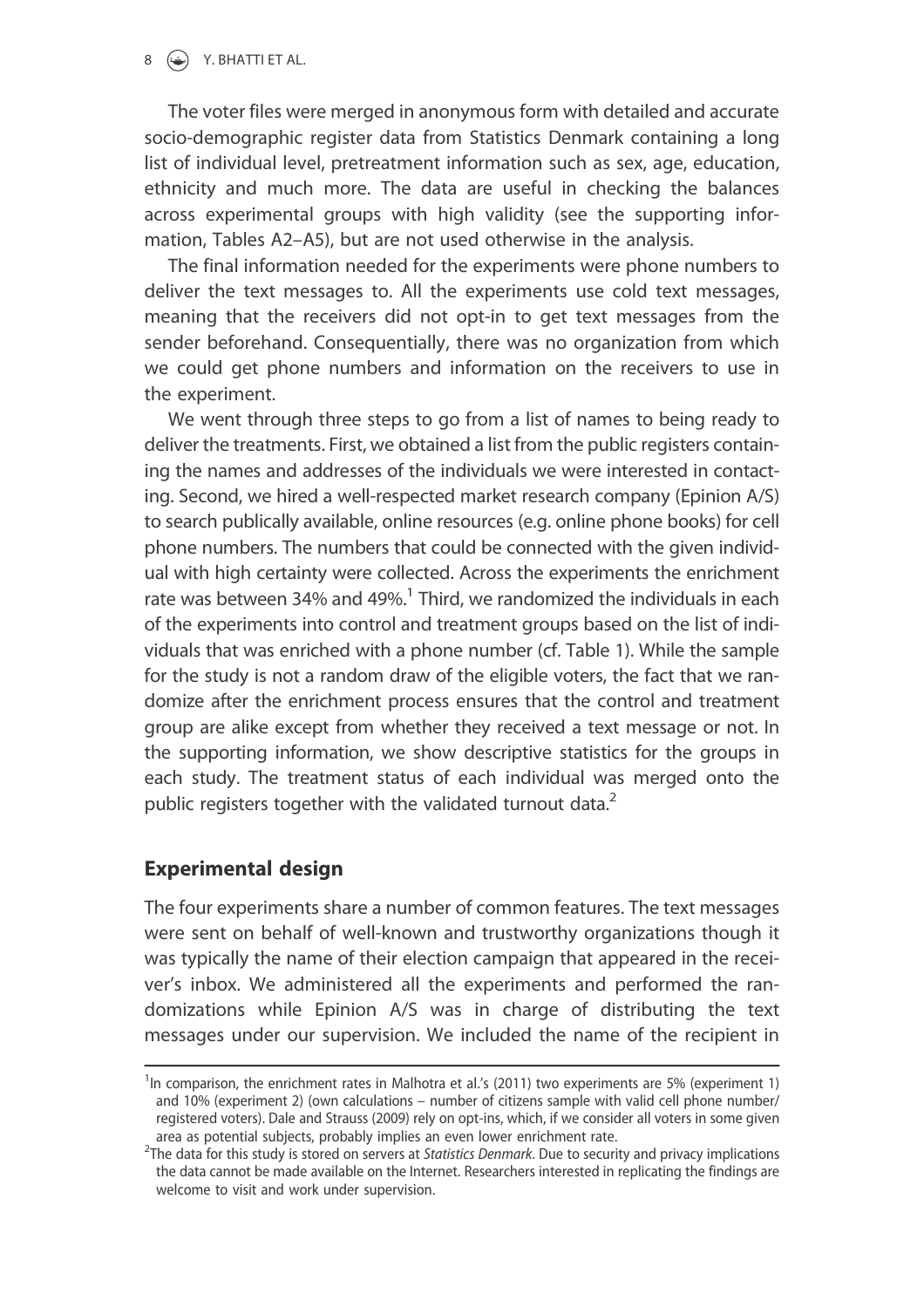| Experiment name                                            | Danish Youth<br>Council | Everybody's<br>election | Parliament | European<br>Parliament |
|------------------------------------------------------------|-------------------------|-------------------------|------------|------------------------|
| Citizens successfully enriched with<br>phone numbers $(N)$ | 47,846                  | 92,089                  | 54,694     | 112,231                |
| Control group (N/group pct. of sample)                     | 20,973                  | 44,174                  | 25,045     | 35,181                 |
|                                                            | 43.83                   | 52.03                   | 45.79      | 31.35                  |
| Treatment groups (N/group pct. of                          | 26,873                  | 47,915                  | 29,649     | 77,050                 |
| sample)                                                    | 56.17                   | 47.97                   | 54.21      | 68.65                  |

**Table 1.** Experiment name, phone number enrichment, and control and treatment group sizes.

Note: To avoid contamination from intra-household spillovers we exclude households with more than one phone number enriched. Table 1 only includes the relevant cases.

all messages. We give an overview of the experiments in Table 2 and describe them shortly below.

The first three experiments were conducted in relation to the 2013 municipal elections. Experiment 1 was conducted with the Danish Youth Council, an umbrella organization for a number of Danish youth groups (e.g. political parties and scouts organizations). The experiment was designed to test the effect of timing, as 9770 individuals received one text message at a random day up to seven days ahead of Election Day and 9764 received a message on Election Day. The messages sent out before Election Day were delivered at 3 PM on the assigned day. Individuals assigned to a text message on Election Day received it at a randomly assigned hour mark between 10 AM and 7 PM. Finally, 7339 received a message before Election Day and on Election Day, which allows us to test the effect of repeated messages. In sum, 26,873 received at least one text message.

Experiment 2 was conducted with Everybody's election, a campaign financed by the Ministry of Integration and Social Affairs. While the campaign's aim in general was to increase turnout for non-Western immigrants of all ages, 61% of the sample were ethnic Danes. The experiment was designed to test the effect of phrasing with two different messages being tested, one focusing on social norms and one on political conflict. Furthermore, half of each of the message types included a link to a mobile friendly VAA from the Danish Broadcasting Corporation. In these messages, "Find your candidate: dr.dk/l/Yr" was added in the end. 47,915 individuals received one message the day before Election Day between 3 and 4 PM.

Experiment 3 was conducted with The Danish Parliament and targeted young voters, including first-time voters whom were not targeted in experiment 1. The experiment informs us about the general effect of receiving a text message with a link to a campaign video compared to not getting a text message. 29,649 individuals received a message the day before the election between 10 and 11 AM phrased in the same tone as the Parliament's general campaign. To maximize power and coordinate with other experiments two blocks were applied with different probabilities of assignment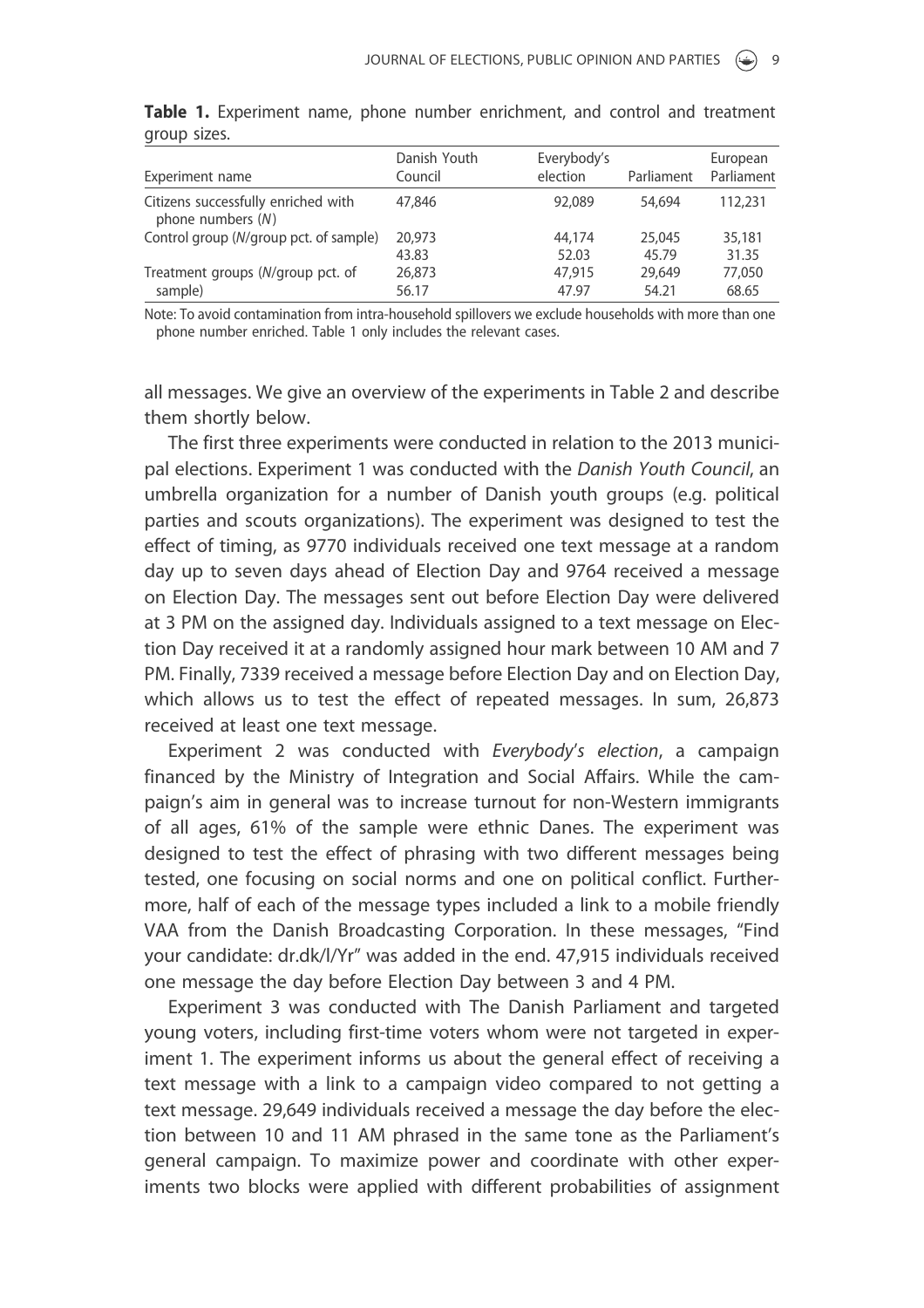|                                          | Table 2. Overview of the four experiments. |                                                                                         |                                                                   |                             |                                                                                                                                                                                                                                                                                                   |
|------------------------------------------|--------------------------------------------|-----------------------------------------------------------------------------------------|-------------------------------------------------------------------|-----------------------------|---------------------------------------------------------------------------------------------------------------------------------------------------------------------------------------------------------------------------------------------------------------------------------------------------|
|                                          | Election                                   | Study population                                                                        | Focus on                                                          | Enrichment<br>Phone<br>rate | Text message(s) sent                                                                                                                                                                                                                                                                              |
| Danish Youth<br>Experiment 1:<br>Council | Elections 2013<br>Municipal                | elections<br>voters. Mean age: 25.<br>2nd and 3rd time local                            | Timing + repetition                                               | 46.9                        | friendly reminder of the election on Tuesday the 19th of<br>November. The democracy needs you, so remember to<br>voting in the municipal election. If you haven't voted<br>Election Day text message: "Hi [name]. Thank you for<br>Before Election Day text message: "Hi [name]. Just a<br>vote!" |
| Everybody's<br>Experiment 2:<br>election | Elections 2013<br>Municipal                | Oversampling of non-Western<br>ethnic background (38.7 pct.)<br>All ages. Mean age: 46. | Phrasing: Social norms<br>vs. political conflict<br>+ link to VAA |                             | at the election tomorrow. They are counting on you to<br>Social norms message: "Hi [name]. Your friends are voting<br>do the same. Don't fail them. VOTE!"<br>yet, you can make it until 8 PM."                                                                                                   |
|                                          |                                            |                                                                                         |                                                                   | 49.0                        | municipality. Vote for the ones you agree with at the<br>Political conflict message: "Hi [name]. The politicians<br>+ the following in half of all messages: "Find your<br>disagree about what should happen in your<br>election tomorrow."                                                       |
| Experiment 3:<br>Parliament              | Elections 2013<br>Municipal                | 1st, 2nd and 3rd time voters.<br>Mean age: 22.7                                         | General effect                                                    | 40.2                        | Like this: http://www.ft.dk/stem. Press the link! Watch<br>"[Name]! Election day is tomorrow! You're voting! How?<br>candidate: dr.dk/l/Yr."<br>the movie! Vote!"                                                                                                                                 |
| Experiment 4:<br>Parliament<br>European  | Elections 2014<br>Parliament<br>European   | 1st, 2nd and 3rd time voters.<br>Mean age: 23.8                                         | informal message<br>Timing + phrasing:<br>Traditional vs.         |                             | election for the European Parliament and a referendum.<br>Traditional message: "Dear [name]. On Sunday there is<br>It's your choice. Vote for the sake of democracy.<br>Regards Vote.dk."                                                                                                         |
|                                          |                                            |                                                                                         |                                                                   | 33.8                        | going to vote, right? For the sake of democracy. And<br>Informal message: "Dear [name]. Are you ready for the<br>European Parliament Election On Sunday? You are<br>yourself. Regards Vote.dk."                                                                                                   |
|                                          |                                            |                                                                                         |                                                                   |                             | Notes: In all experiments, the study population is restricted to those who have a public phone number. In experiments 1, 3 and 4, the sender of the message appeared as vote.dk on                                                                                                                |

the receiver's display in case she had a smartphone. In experiment 2, the sender read "Everybody's election". In experiment 4, "On Sunday" was exchanged with "tomorrow" the day<br>before Election Day and "today" on Election D the receiver's display in case she had a smartphone. In experiment 2, the sender read "Everybody's election". In experiment 4, "On Sunday" was exchanged with "tomorrow" the day before Election Day and "today" on Election Day. The untranslated messages are shown in the supporting information, Table A6.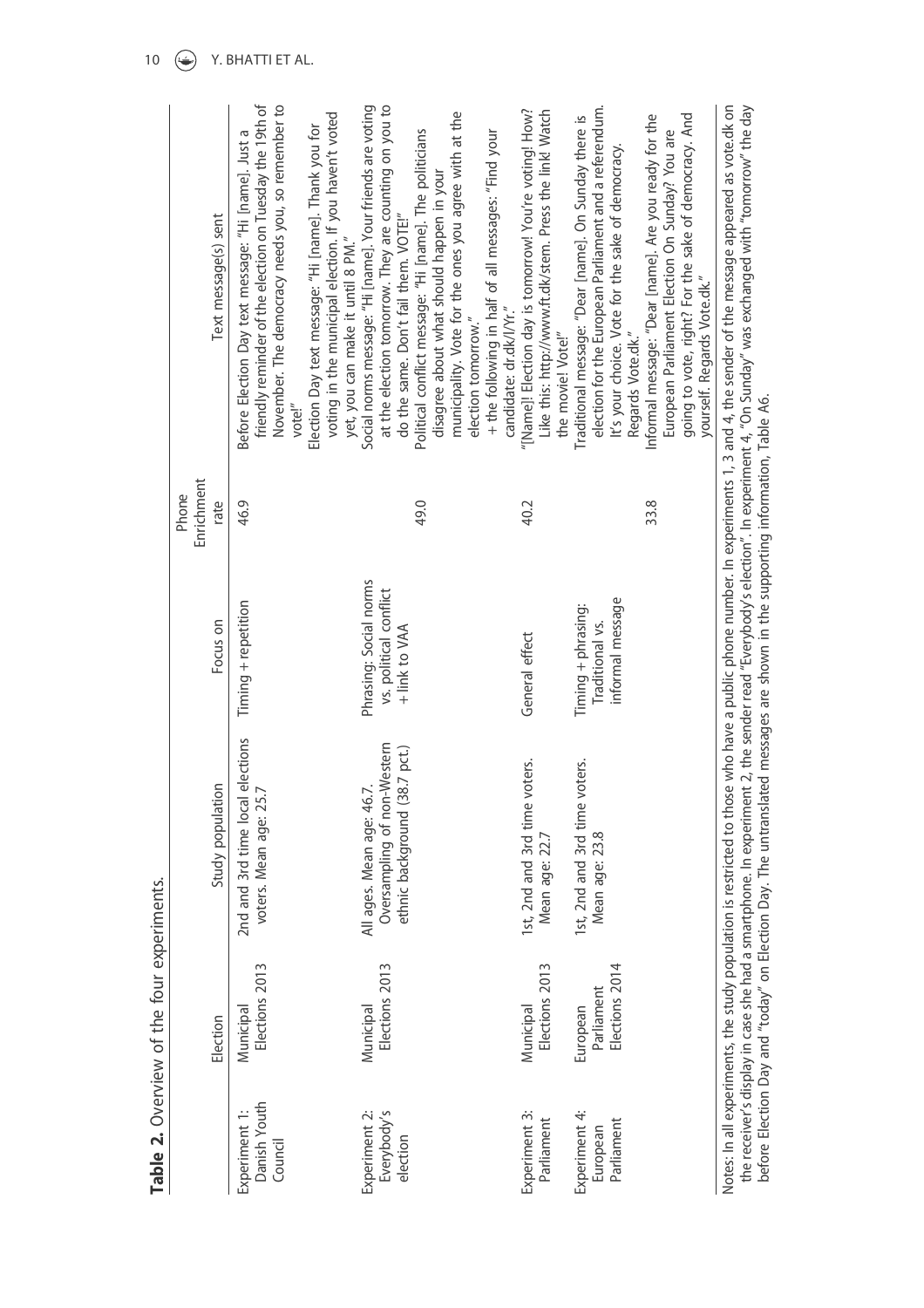|                             | Danish Youth          | Everybody's     | Parliament      | European          | Pooled       |
|-----------------------------|-----------------------|-----------------|-----------------|-------------------|--------------|
|                             | <b>Council (2013)</b> | election (2013) | (2013)          | Parliament (2014) | estimate     |
| Turnout in<br>control group | 59.36                 | 65.27           | 62.71           | 43.78             | 57.74        |
| Effect of any               | $1.82*$               | 0.33            | 0.72            | $0.63*$           | $0.74*$      |
| text message                | [0.94; 2.71]          | $[-0.29; 0.94]$ | $[-0.10; 1.54]$ | [0.01; 1.26]      | [0.38; 1.09] |
| Total N                     | 47,846                | 92,089          | 54,694          | 112,231           | 306,860      |

Table 3. Effect of receiving any text message across four experiments.

Notes:  $*_p$  < .05, one-sided test. 95% CIs in brackets. The result for the parliament is based on a weighted average of the effects in the two blocks: Block 1: ITT = 0.19, SE = 0.59,  $N = 27,603$ . Block 2: ITT = 1.26, SE  $= 0.59$ ,  $N = 27,091$  (see Gerber and Green 2012, 73–74 for relevant formulas).

to the treatment group. We take this into account when analyzing the results (see Gerber and Green 2012, 73–74).

Experiment 4 was also conducted with the Danish Youth Council and targeted young voters (18–29 years). The aim of the experiment was to test the robustness of the findings regarding the general effects of text messages and the relevance of timing for the effect. Thus, the text messages were randomly distributed over four days ahead of the election. Finally, the relevance of phrasing was tested with two different messages, one with a traditional tone and one with an informal tone. More than 77,000 individuals received one of the two messages.

Before we move on to the analysis, we briefly compare the four experiments. First, the sample for experiments 1, 3 and 4 are rather similar as they target citizens under 30 years old. These three experiments are useful for comparing different content and timing, although we note that experiment 1 does not include first-time voters. The sample in experiment 2 differs substantially from the rest of the experiments as it is older and more ethnically diverse. The sample enables a broader test of the effect of text messages on turnout and helps us learn more as to how generalizable the results are. Reflecting upon the context, experiments 1, 2 and 3 are all conducted in relation to the municipal elections in 2013, while experiment 4 was conducted in relation to the European elections 2014. As experiments 1 and 4 has a quite similar research design, the relevance of timing can be tested in two elections with different saliency (medium-high vs. medium saliency), which ought to make it somewhat harder to mobilize low propensity voters in the latter experiment (Arceneaux and Nickerson 2009).

#### Analysis

#### The general effect of receiving a text message

We start out by analyzing the general effect of receiving any text message for each of the experiments in the 2013-elections and the experiment conducted at the European Parliament election in 2014. The results are shown in Table 3.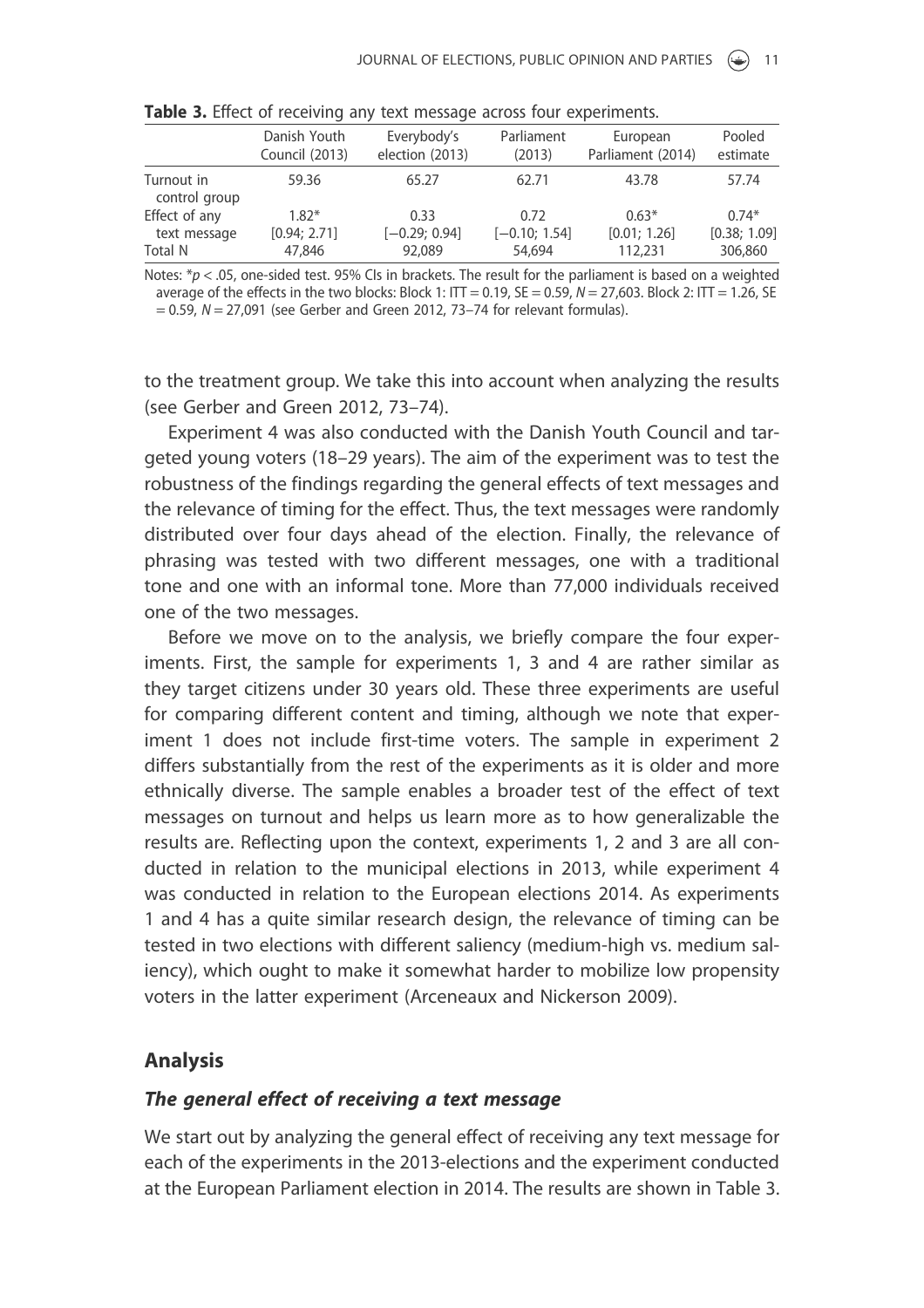### 12  $\left(\frac{1}{2}\right)$  Y. BHATTI ET AL.

As expected, the point estimates are positive for all of the experiments, with point estimates ranging from 0.33 to 1.82 percentage points, although only two out of four reach statistical significance at conventional levels.<sup>3</sup> The effect sizes in percentage points are roughly the same as seen in earlier studies using cold text messages (Malhotra et al. 2011).<sup>4</sup> The results from the European Parliament experiment are in line with the findings from the three municipal election experiments and thus add to the robustness of our findings.

As one might note, the point estimates differ. Such differences could for instance be explained by differences in content, context or sub-population treated. It could also be due to chance, and we note that the confidence intervals are overlapping or tangent for all of the experiments (see Figure A1 for a visual illustration). In particular experiment 1 delivers a large point estimate, while experiment 2 has the smallest point estimate. The two experiments are from the same election but with quite different sub-populations, which may be one reason for the variation (cf. Table 2). Another plausible explanation is that the second experiment had a link in the text message. Below, we show evidence indicating that the effect may be smaller when including a link. However, we once again also emphasize that the differences could be chance variation.

If we assume that the treatment effects are comparable we can pool them together using fixed effects meta-analysis (Gerber and Green 2012, 361–365).<sup>5</sup> We do this in the last column of Table 2 to get a pooled estimate of 0.74 percentage points with a standard error of 0.18 and a 95% confidence interval from 0.38 to 1.09 percentage points (cf. Figure A1). This is remarkably close to the 0.8–0.9 percentage points effect reported by Malhotra et al. (2011). Although the effect sizes are moderate, it is noteworthy that such a short and limited treatment as a text message does seem to mobilize voters across elections and that the size of the effect in percentage points is consistent with that from cold messages in the US. To get a better idea of the substantial effect size, we can compare the findings to a well-known GOTVexample in a high-salience context. In a recent paper, Gerber et al. (2016) tests the effect of social pressure mailings in high-salience elections and find an effect on 0.7 percentage points, which is comparable to the pooled effect estimate presented here.

 $3$ In the statistical tests throughout the paper, we use a 0.05 alpha level. When we compare treatment groups to the control groups, we use one-sided tests as we have a clear one-sided hypothesis regarding the positive general effect of receiving a text message on turnout, backed by prior evidence. We use two-sided tests when comparing different treatment groups. While we do have hypothesis regarding the relative strength of some of these, it is in most cases possible to make a hypothesis pointing in the other direction. We do not take into account in the tests that we make multiple inferences.

<sup>&</sup>lt;sup>4</sup>If we convert the effects to probits where we allow the probability of voting to be a non-linear function of some underlying function, they are slightly smaller than in Malhotra et al. (2011).

<sup>&</sup>lt;sup>5</sup>One might question the appropriateness of including experiment 2 in the meta-analysis due to its different study population, that is, an oversampling of non-Western immigrants and also with no age limit. However, since the electoral context, treatment and dependable variable still are quite similar (see also Gerber and Green 2012, 361–365), we find it acceptable to pool the experiments together.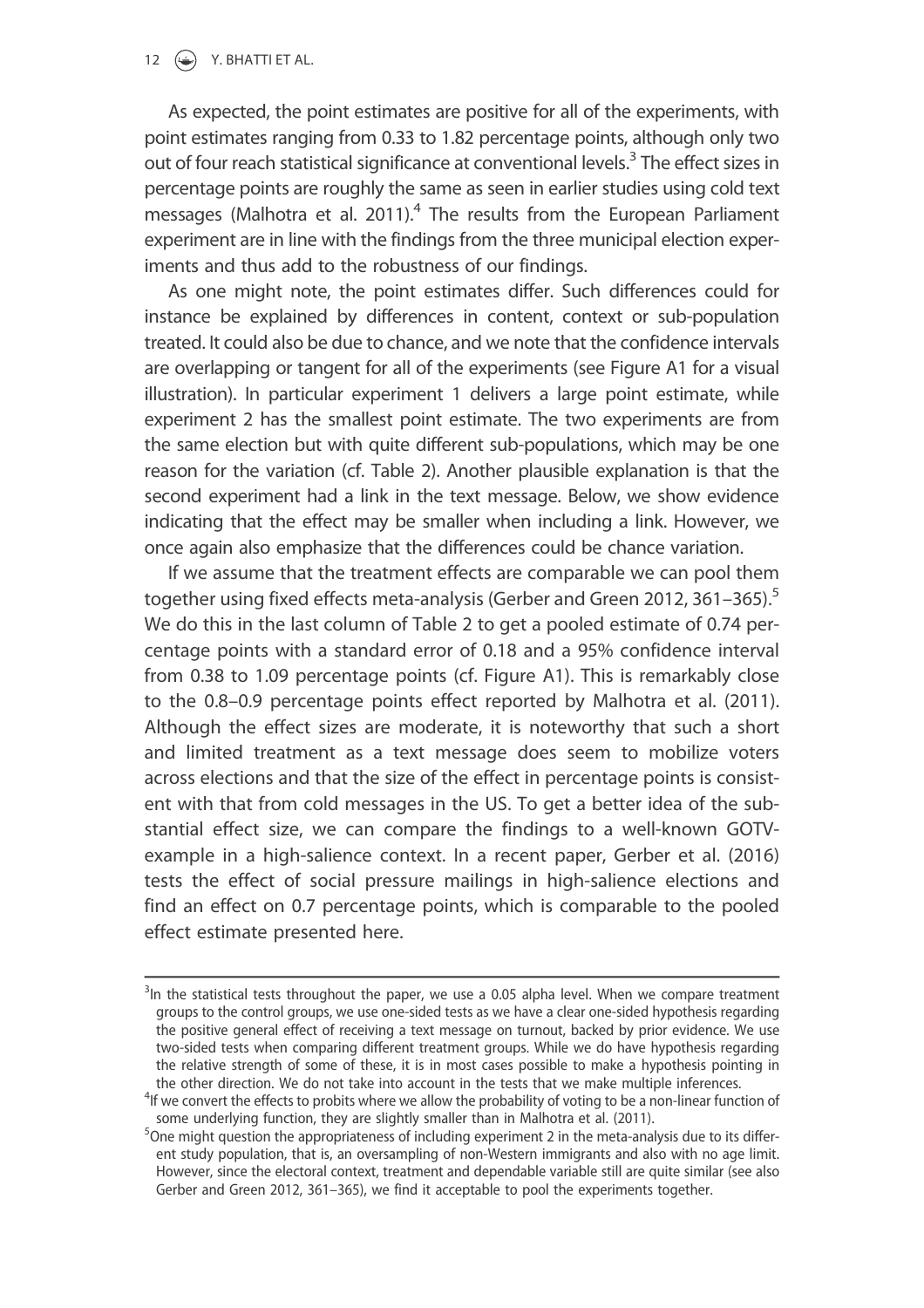#### Timing of receiving a text message

The next step is to analyze the experiments to learn about how variation within each experiment matters for the effect of text messages. We start out by analyzing how the timing of receiving a GOTV-text message matters for the effect on turnout. Experiment 1 explored this question by sending out text messages starting seven days before the day of election and ending on Election Day.

Analyzing the group receiving text messages any day before Election Day together, we find a statistically significant increase in turnout of 2.30 percentage point (CI [1.12; 3.47]). For those receiving a text message on Election Day, the effect estimate is 0.78 and statistically insignificant (CI [−0.40; 1.95]). The immediate take away-point is that it is better to send text messages out before Election Day than on Election Day. The difference in effects is 1.52 percentage points (CI [0.15; 2.89]). This may be because voters need the reminder in sufficient time before the election to be able to make voting plans. Splitting the two groups up, Figure 1 shows the effect on turnout for each of the groups. The left panel shows the effect over days prior to the election; the right shows the effect over time of day on Election Day.



**Figure 1.** The effect of receiving a text message conditional on timing, municipal elections.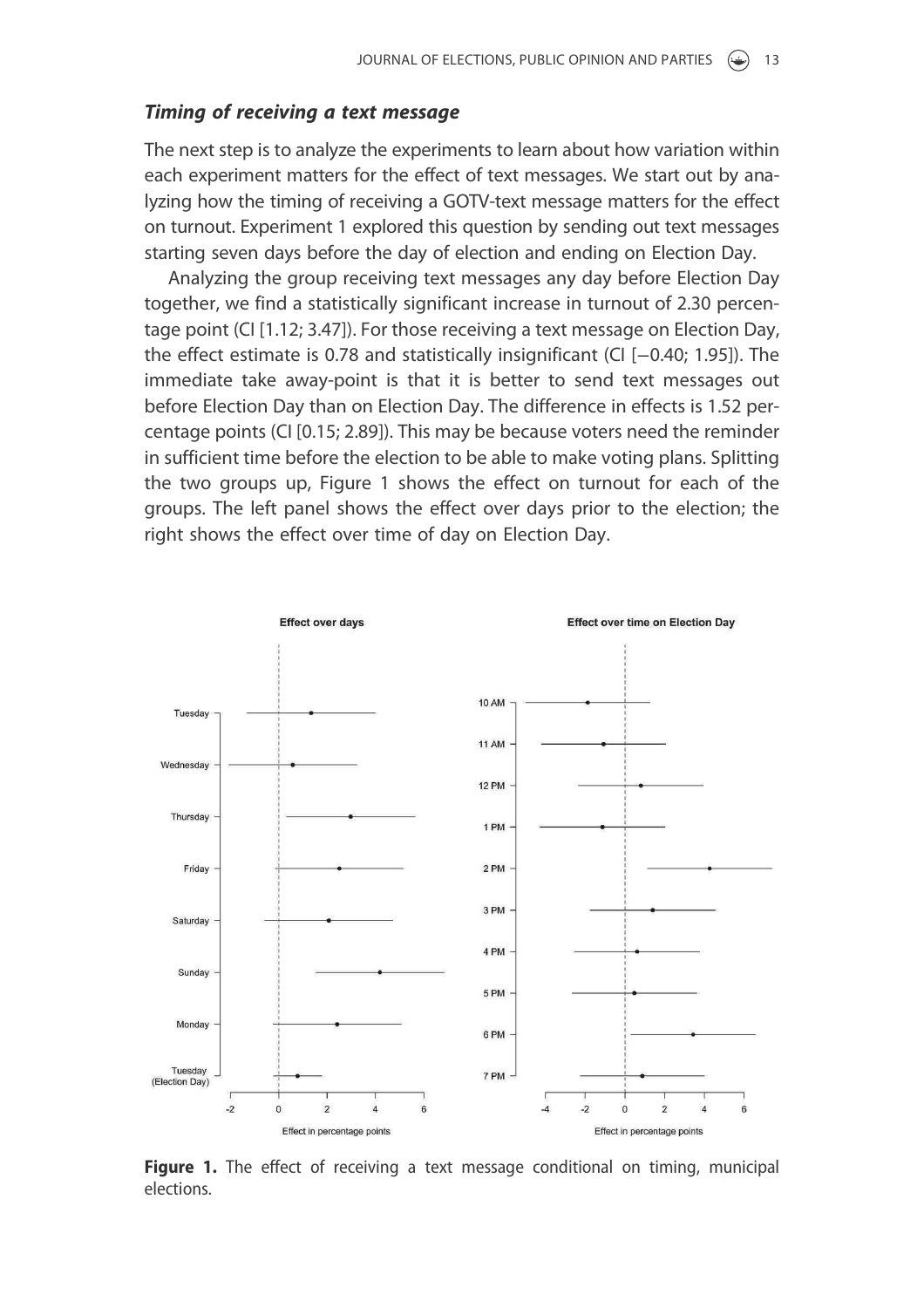#### 14  $\left(\frac{1}{2}\right)$  Y. BHATTI ET AL.

From the figure's left panel it seems that texts sent earlier are more efficient, though the estimates are uncertain, and there might be a drop six to seven days before the election. Analyzing the text messages sent out during Election Day, we find no clear pattern regarding the treatment effect (Figure 1, right). Most of the effect estimates are not statistically significantly different from 0, though the text messages sent at 2 and 6 PM had quite large effects on turnout. The variation in effect sizes mostly look like random noise around a small and statistically insignificant effect.

Finally, the experiment was designed to test if repeating the message could give an additional effect. To test this, 7339 of the text message receivers before Election Day received an extra text message on Election Day. The results cannot confirm the repeated messages hypothesis: The effect estimate of receiving an additional text message on Election Day for individuals who received another message before is 0.28 (CI [−1.20; 1.77]) and statistically insignificant. The best estimate implies a declining marginal effect of more than one treatment.

With the lessons learned from the municipal elections in 2013, we did a follow-up experiment with the Danish Youth Council at the European Elections 2014, in which the treatment was sent out starting four days before Election Day and with the last messages sent out on Election Day. As described above, two different text messages were used each day, but for the present purpose we pool these two text messages together in Figure 2. Below we return to the effects of the different messages.



**Effect over days at EP Election** 

Figure 2. The effect of receiving a text message conditional on timing, European elections.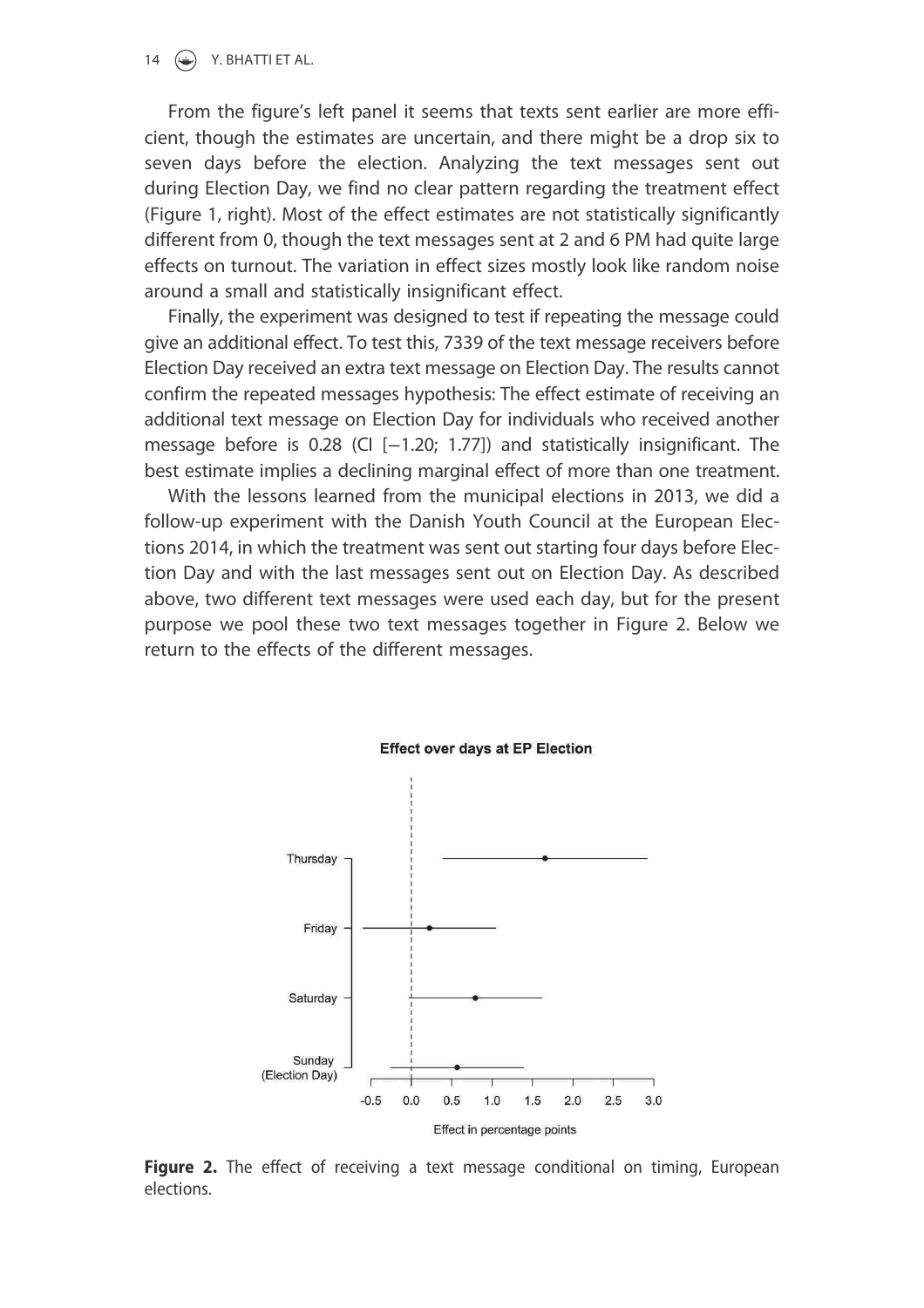In the second experiment there is no real evidence that the effect is stronger when the message is sent out prior to Election Day. The estimate for messages sent out before the Election Day is slightly larger at 0.66 compared to 0.57 on Election Day (two-tailed  $p < .81$ ). Why the possible Election Day effect is small and insignificant in the second election is worth speculating about. Perhaps the fact that the election was on a Sunday mattered, or maybe the difference stems from the texts being sent out earlier during the day. We note that as in the first experiment the text messages sent out on Thursday were the most effective.

Across the experiments, there is a tendency that messages delivered prior to the election are more efficient. This speaks to planned action trumping the last minute reminder. In further analyses, we fitted a straight line to the daily and hourly estimates, weighted by their precision (see Figures A2 and A3 of the supporting information). In both elections we see the same pattern of a decreasing tendency as the election approaches.

### Effect of differently phrased messages

We now turn to the content of the messages. In Table 4, we compare the effects of a social norms message and a message emphasizing political conflict with and without including a link to a VAA.

While the point estimate is larger for the social norms message compared to the political conflict message, the difference between the effect of the messages is small and far from statistically significant, and this remains the case if we pool the two norms and the two conflict messages. The expectation was that including the VAA-link would help voters get easier access to information about the election and the text messages would thereby have a positive effect on turnout. However, the messages including links do not have a positive impact on turnout. Pooling the messages with links  $(ITT = -0.02, CI [-0.77; 0.73])$  and without links  $(ITT = 0.67, CI [-0.07; 1.42])$ into two groups shows that the turnout is higher for the messages without links. The difference is not statistically significant, though it comes close (two-tailed  $p < .11$ ).

|                          | Everybody's election      | Ν      |
|--------------------------|---------------------------|--------|
| Turnout in control group | 65.27                     | 44,174 |
| Social norms             | $0.77$ $[-0.19; 1.73]$    | 11,982 |
| Conflict                 | $0.58$ [-0.38; 1.54]      | 11,969 |
| Social norms with link   | $0.21$ [-0.75; 1.17]      | 11,979 |
| Conflict with link       | $-0.25$ [ $-1.21$ ; 0.71] | 11,985 |
| N                        |                           | 92,089 |

Table 4. Effect of receiving text message in the 2013 municipal elections conditional on phrasing and inclusion of link.

Note: 95% CIs in brackets.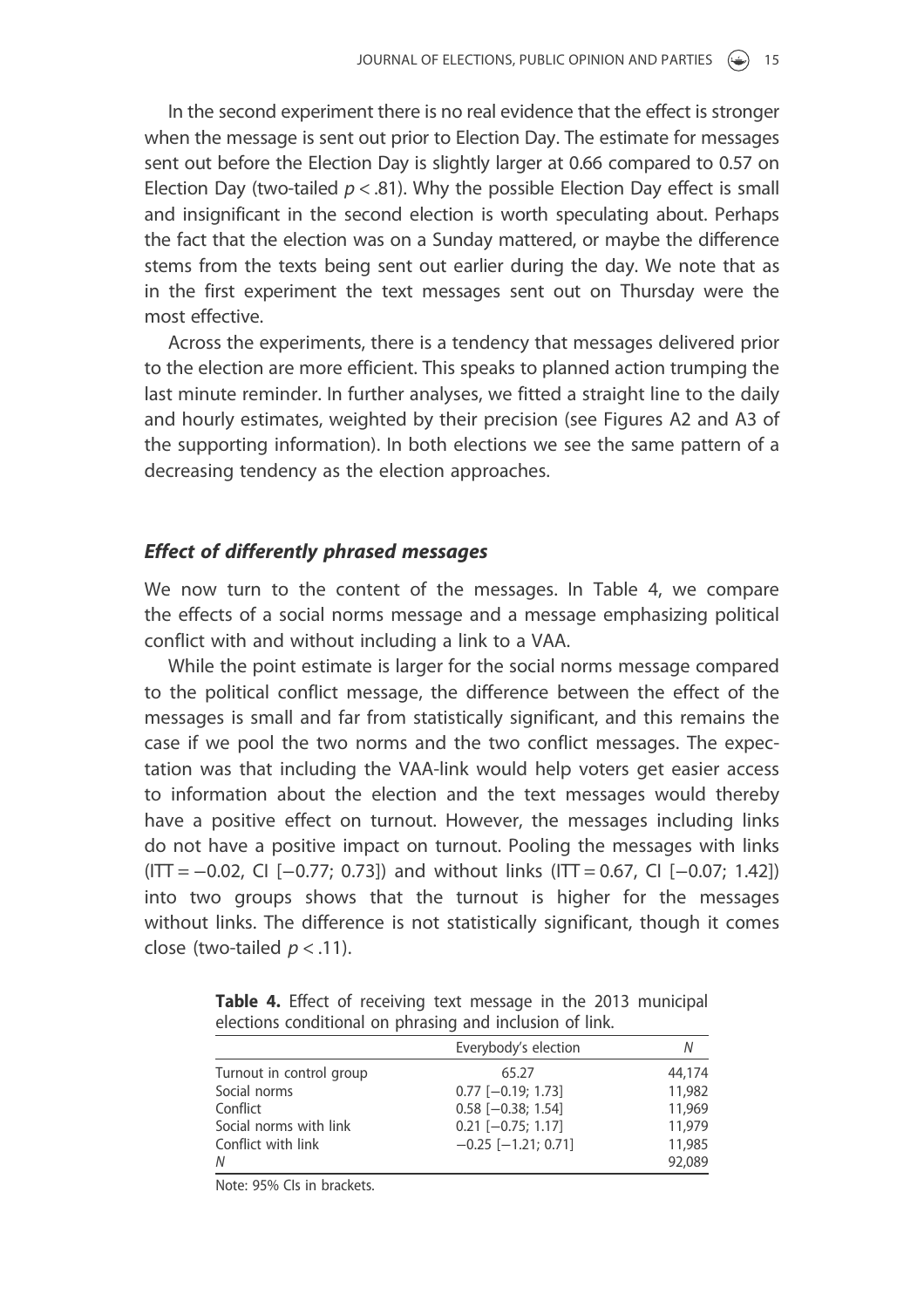|                          | European Parliament<br>$22-29$ years | Ν       |
|--------------------------|--------------------------------------|---------|
|                          |                                      |         |
| Turnout in control group | 43.78                                | 35,181  |
| Traditional tone         | $0.46$ [ $-0.25$ ; 1.18]             | 38,635  |
| Informal tone            | $0.80*$ [0.08; 1.52]                 | 38,415  |
| <b>Observations</b>      |                                      | 112,231 |

Table 5. Effect of receiving text message ahead of EP-elections 2014 conditional on phrasing.

Note:  $* p < .05$ , one-sided test. 95% Cls in brackets.

The final test of the relevance of phrasing is presented in Table 5. We used a traditionally toned message for one group and a more informal tone for the other group in the European elections in 2014.

The effect estimates for both messages are positive, but it is only the informally toned message that gives a statistically significant effect on turnout. The effects from the two messages are not statistically significant different from each other (two-tailed  $p < .35$ ). In conclusion, like Dale and Strauss, we do not find clear evidence of content effects although we have some suggestive findings with respect to the use of links.

### **Discussion**

In this article we have investigated four large field experiments using SMS as noticeable reminders. We have expanded on a scarce literature that previously only included two articles based on studies from the US. We obtain a precision weighted-average ITT of 0.74 percentage points  $(Cl = [0.38; 1.09])$ . Three of the four experiments targeted voters under 30 years old. We might speculate that the effect would be larger because older people do not receive as many text messages as young people and a GOTV-text message therefore would be more notable. It may also be that the effect is smaller, for example, due to a ceiling effect since older voters are more likely to vote or have more established voting habits.<sup>6</sup> Nevertheless, our findings substantially improve the precision of the cumulative knowledge about SMS effects on voter mobilization and extend the previous results to a new context.

The similarity of the effects between the US and Denmark are somewhat remarkable for two reasons. First, as the turnout rate in Denmark is substantially higher there are simply fewer voters to mobilize. Second, Danish voters do not need to register and we treat all voters and not just those who already demonstrated some interest in voting through registering. One explanation could be that using text messages for unsolicited commercial activities are prohibited

 $6$ We have examined heterogeneity based on age in our experiments by interacting a continuous age variable with the treatment indicators. We found three negative and one positive interaction coefficient and no significant effects. However, these tests are of course limited by the age restrictions in our samples, and there could be heterogeneity when looking at broader age spans.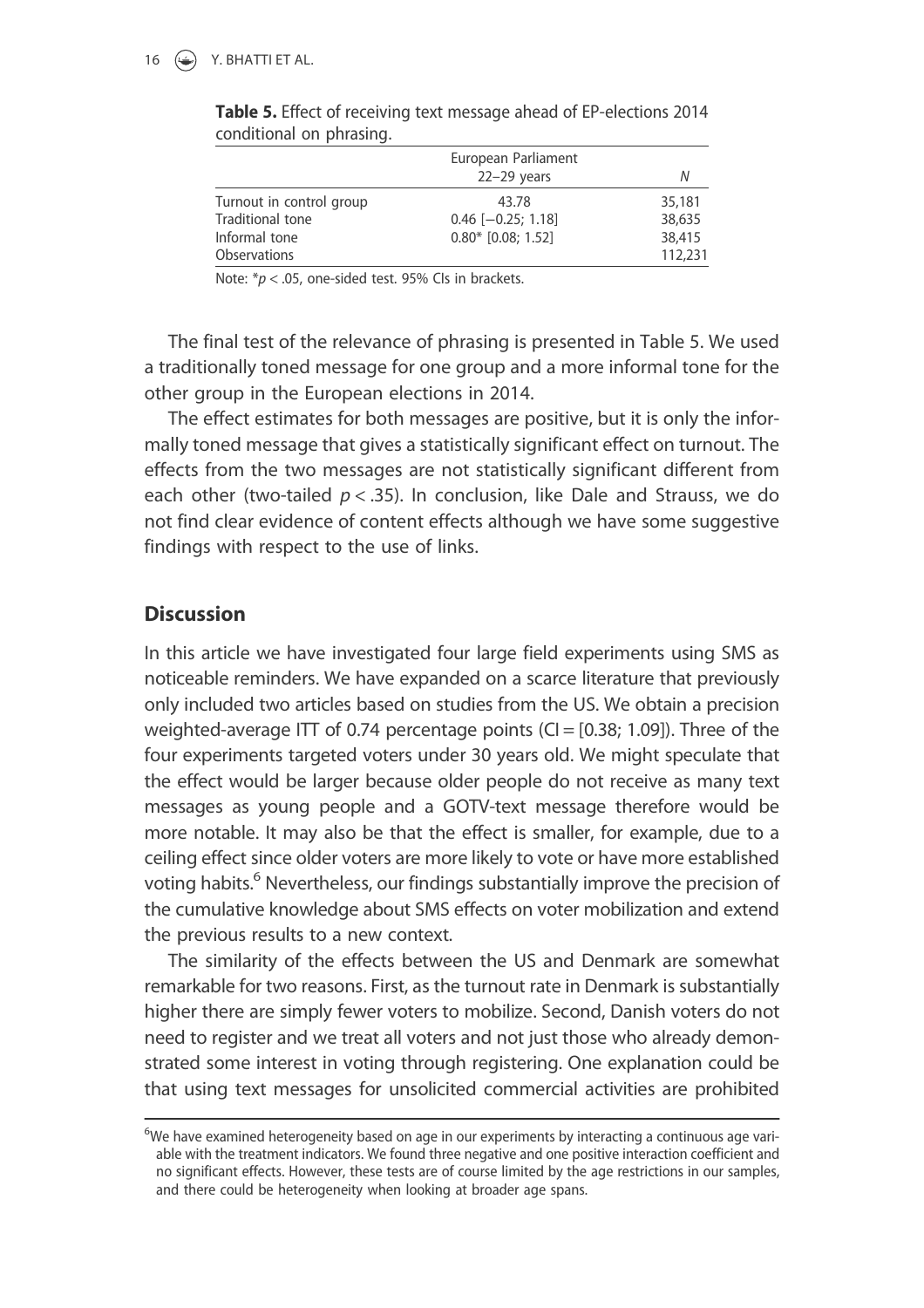and extremely rare in Denmark. A text message encouraging voter participation could stand out, possibly making the reminder more effective.

A further contribution was to examine message timing and content. We found some evidence that timing matters, even though we focused on variations within the last week. More specifically, messages sent before Election Day were significantly more effective than messages sent on Election Day in one of our experiments though insignificantly so in another. This finding provides some, though not conclusive evidence that voters need to get the participation encouragement in time to plan turning out. We found no evidence of positive effects of repeated messages even though we theoretically could expect this.

Across two experiments, message content did not matter much for the treatment effects. One surprising finding was the inferior effect of including a VAA-link in the messages, a difference that was borderline statistically significant. This could be because voters are skeptical towards messages that include links, which can be seen as spam-like or possible viruses. Another explanation is that receiving the link to further information introduces a displacement effect: While the link to the VAA decreases the costs of obtaining information, it might also increase the level of information that the receiver expects to be appropriate to have in order to cast his or her vote.

Our results show that text messages can deliver moderate, positive effects on turnout, but text messages are not likely to be a panacea to the participation challenge that many countries are struggling with. Even though text messages are clearly cheaper and may seem less bureaucratic than for instance letters there are also practical obstacles. For example, low to moderate phone number enrichment rates makes it difficult for campaigners to target specific groups, especially the youngest voters who may have their phones registered in their parents' names. As campaigns may continue using and developing their text message campaigns, there is a great need for more studies in order to learn more about the pitfalls and opportunities by this communication medium.

The existing literature has shown that personal contacts produce larger effects than impersonal types of contact (Green, McGrath, and Aronow 2013). The text message findings are in that light quite remarkable considering the impersonal nature of the communication. Looking ahead, one might wonder whether adding a more personal element to text message campaigns will produce larger effects. For instance, one might wonder whether text message reminders can be a useful supplement to other types of GOTV contacts like, for example, a door-to-door effort or a personal phone bank. Another question is whether text messages sent from people within individuals' social network would produce larger effects than those sent from organizations. One could imagine that it is possible to activate a "send it forward" wave of text messages and thereby get a more personal touch to the text message campaign.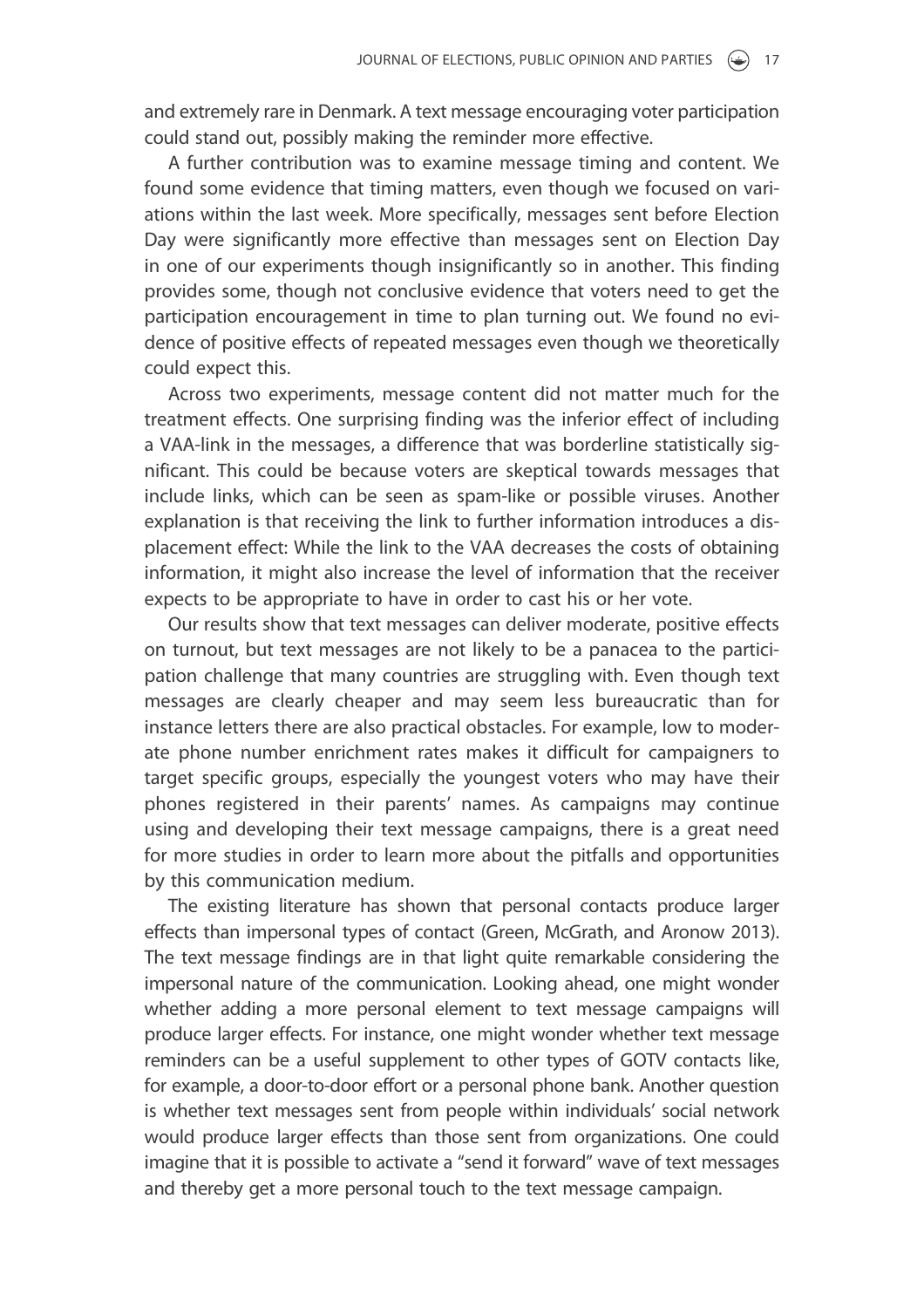

# Acknowledgements

An earlier version of the paper was presented at the American Political Science Association's Annual Meeting 2015, The Research Workshop in American Politics 2015 at UC, Berkeley, The Experiments and Natural Experiments Research Seminar 2015 at the University of Copenhagen, and at The 2nd Barcelona-Gothenburg Workshop on Experimental Political Science 2016. We thank the participants at all three events for useful suggestions. We also thank Donald P. Green and Melissa Michelson as well as the reviewers for reading and commenting on earlier versions of the manuscript.

# Disclosure statement

No potential conflict of interest was reported by the authors.

# Notes on contributors

Yosef Bhatti is a senior researcher at KORA - Danish Institute for Local and Regional Government Research. His research interests includes voter turnout and public reforms.

Jens Olav Dahlgaard is a PhD Candidate at the Department of Political Science at the University of Copenhagen.

Jonas Hedegaard Hansen is a PhD Candidate at the Department of Political Science at the University of Copenhagen. He researches political behavior with a focus on voter mobilization and political participation.

**Kasper M. Hansen** is a Professor at the Department of Political Science at the University of Copenhagen. Among his research interests are electoral turnout, voting behavior and opinion formation. www.kaspermhansen.eu

# Funding

This work was supported by the Danish Council for Independent Research [grant number 12-124983]. The project has also received funding from the Danish Youth Council, The Ministry of Children, Equality, Integration & Social Affairs and the Danish Parliament.

# **References**

- Arceneaux, K., and D. W. Nickerson. 2009. "Who is Mobilized to Vote? A Re-analysis of 11 Field Experiments." American Journal of Political Science 53 (1): 1–16.
- Bhatti, Y., J. O. Dahlgaard, J. H. Hansen, and K. M. Hansen. 2014. The Calculus of Get-outthe-vote in a High Turnout Setting. Chicago, IL: MPSA.
- Bhatti, Y., J. O. Dahlgaard, J. H. Hansen, and K. M. Hansen. 2015. "Getting Out the Vote with Evaluative Thinking." American Journal of Evaluation 36 (3): 389–400.
- Blais, A., R. Young, and M. Lapp. 2000. "The Calculus of Voting: An Empirical Test." European Journal of Political Research 37 (2): 181–201.
- Bond, R. M., C. J. Fariss, J. J. Jones, A. D. Kramer, C. Marlow, J. E. Settle, and J. H. Fowler. 2012. "A 61-million-person Experiment in Social Influence and Political Mobilization." Nature 489: 295–298.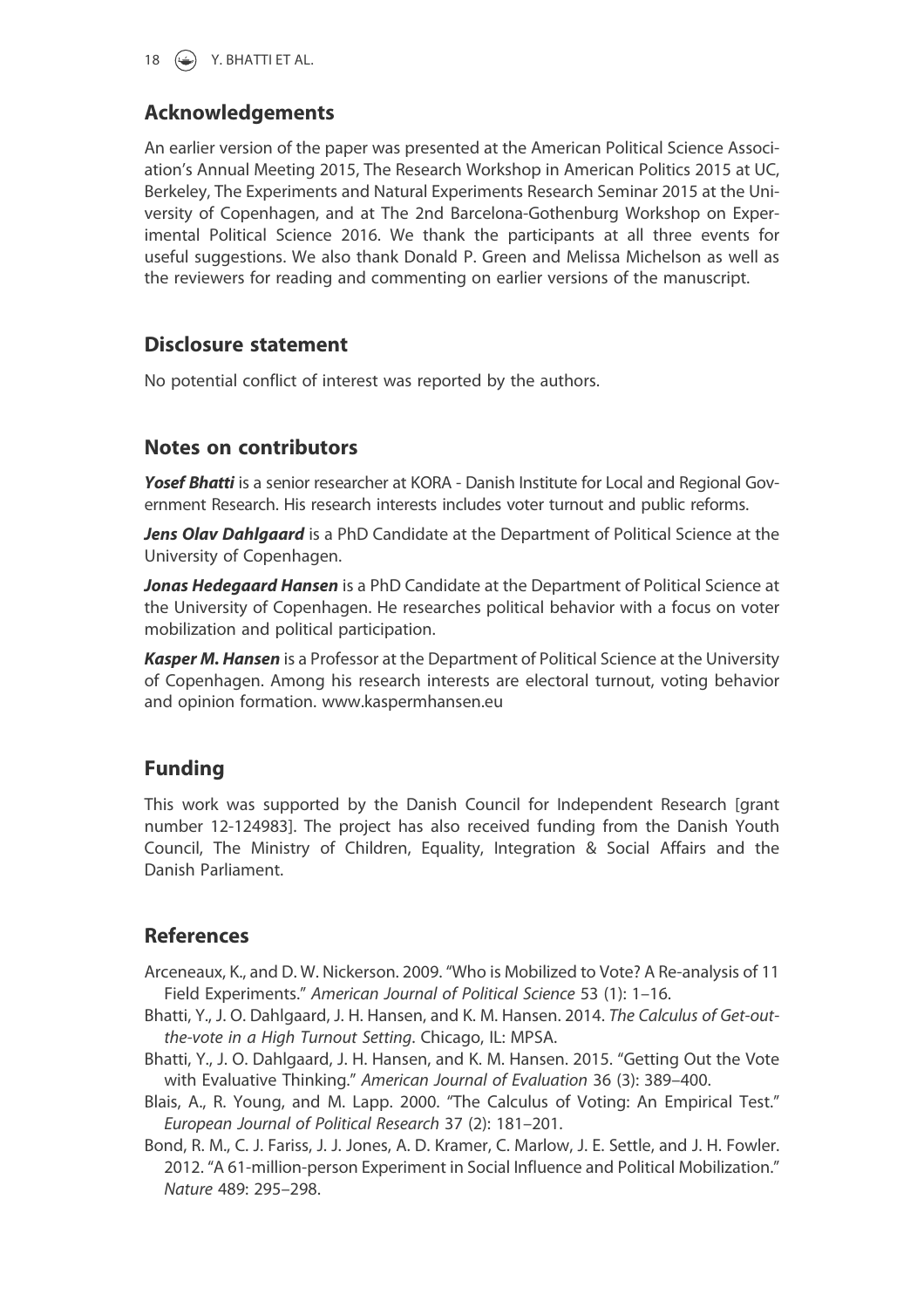- Chong, D., and J. N. Druckman. 2007. "Framing Public Opinion in Competitive Democracies." American Political Science Review 101 (4): 637–655.
- Dale, A., and A. Strauss. 2009. "Don't Forget to Vote: Text Message Reminders as a Mobilization Tool." American Journal of Political Science 53 (4): 787–804.
- Elklit, J., B. Møller, P. Svensson, and L. Togeby. 2000. Hvem stemmer—og hvem stemmer ikke? En analyse af valgdeltagelsen i København og Århus ved kommunal-bestyrelsesvalgene i 1997. Aarhus: Magtudredningen—The Danish Democracy and Power Study.
- Erikson, R. S. 1981. "Why do People Vote? Because they are Registered." American Politics Quarterly 9 (3): 259–276.
- Farrell, D. M. 2011. Electoral Systems: A Comparative Introduction. Houndmills: Palgrave Macmillan.
- Farrell, H. 2012. "The Consequences of the Internet for Politics." Annual Review of Political Science 15: 35–52.
- Gemenis, K., and M. Rosema. 2014. "Voting Advice Applications and Electoral Turnout." Electoral studies 36: 281–289.
- Gerber, A. S., and D. P. Green. 2000. "The Effects of Canvassing, Telephone Calls, and Direct Mail on Voter Turnout: A Field Experiment." American Political Science Review 94 (3): 653–663.
- Gerber, A. S., and D. P. Green. 2012. Field Experiments: Design, Analysis, and Interpretation. New York: W. W. Norton.
- Gerber, A. S., D. P. Green, and C. W. Larimer. 2008. "Social Pressure and Voter Turnout: Evidence from a Large-scale Field Experiment." American Political Science Review 102 (1): 33–48.
- Gerber, A. S., G. A. Huber, A. H. Fang, and A. Gooch. 2016. "The Generalizability of Social Pressure Effects on Turnout Across High-Salience Electoral Contexts: Field Experimental Evidence from 1.96 Million Citizens in 17 States." Working Paper.
- Gerber, A. S., and T. Rogers. 2009. "Descriptive Social Norms and Motivation to Vote: Everybody's Voting and so Should You." The Journal of Politics 71 (1): 178–191.
- Green, D. P., M. C. McGrath, and P. M. Aronow. 2013. "Field Experiments and the Study of Voter Turnout." Journal of Elections, Public Opinion & amp; Parties 23 (1): 27-48.
- Higgins, E. T. 1996. "Knowledge Activation: Accessibility, Applicability, and Salience." In Social Psychology: Handbook of Basic Principles, edited by E. T. Higgins and A. W. Kruglanski, 133–168. New York: Guilford Press.
- Lodge, M., and C. S. Taber. 2013. The Rationalizing Voter. New York: Cambridge University Press.
- Lupia, A., and M. D. McCubbins. 1998. The Democratic Dilemma Can Citizens Learn What They Need To Know? Cambridge: Cambridge University Press.
- Malhotra, N., M. R. Michelson, T. Rogers, and A. A. Valenzuela. 2011. "Text Messages as Mobilization Tools: The Conditional Effect of Habitual Voting and Election Salience." American Politics Research 39 (4): 664–681.
- Malhotra, N., M. R. Michelson, and A. A. Valenzuela. 2012. "Emails from Official Sources can Increase Turnout." Quarterly Journal of Political Science 7 (3): 321–332.
- Michelson, M. R., L. G. Bedolla, and M. A. McConnell. 2009. "Heeding the Call: The Effect of Targeted Two-Round Phone Banks on Voter Turnout." The Journal of Politics 71 (4): 1549–1563.
- Murray, G. R., and R. E. Matland. 2014. "Mobilization Effects Using Mail: Social Pressure, Descriptive Norms, and Timing." Political Research Quarterly 67 (2): 304–319.
- Nickerson, D. W. 2007a. "Quality is Job One: Professional and Volunteer Voter Mobilization Calls." American Journal of Political Science 51 (2): 269–282.